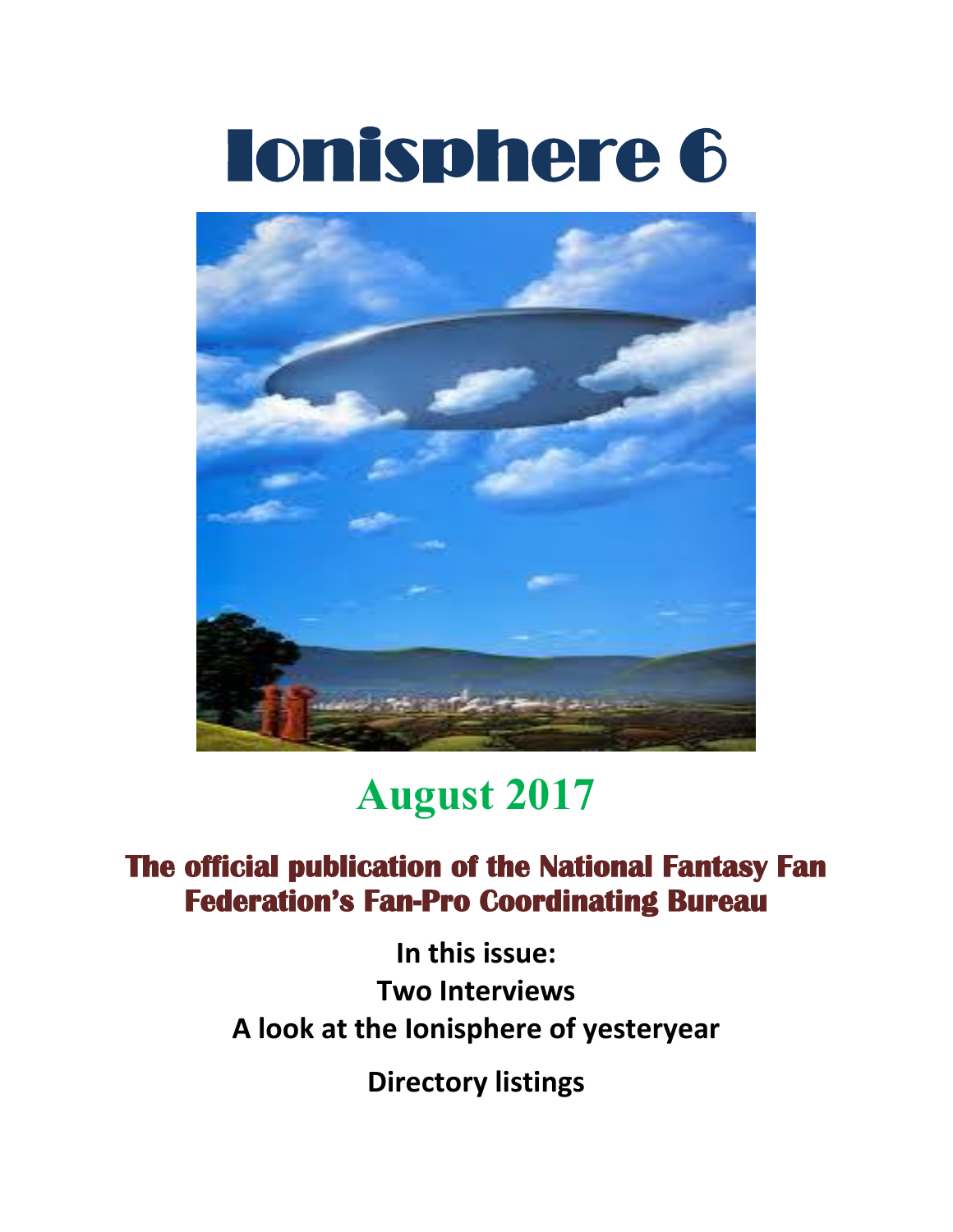Io is compiled and put together by John Thiel, whose email address is [kinethiel@comcast.net](mailto:kinethiel@comcast.net) , which is also the mailing address of Ionisphere. Editor may also be reached at his home address, 30 N. 19<sup>th</sup> Street, Lafayette, Indiana 47904.

#### **Fan-Pro Bureau Members:**

John Thiel, chief of bureau Jefferson Swycaffer, Pro Contact, [abontides@gmail.com](mailto:abontides@gmail.com) Jon Swartz, Fan Contact [jon\\_swartz@hotmail.com](mailto:jon_swartz@hotmail.com)

*Remember, we are still looking for people to help staff this bureau.*

#### Editorial **Git It On**

Rather colloquial title for an editorial, but it's just what came to mind. Its significance is a lack of activity all around. Some people seem to be in some way hampered. Computer operation got you down? Remember, this is the new computer age for SF Fandom, let the computer augment, not interfere with your activities. Augmented or augmentation, or augmenting may be a keynote of our present-day technology, nicht wahr?

 That it's hard to operate a computer setup to perfect satisfaction may be observed in the last issue of Ionisphere, where the format was faulty and the two interviews were presented in a zigzag fashion with which I had nothing to do. To the best of my knowledge I was operating my Microsoft Word equipment properly. I'd like to have a faultless "publication" for such an august organization as the NFFF; it would seem that when one is in an organization, one's work should be well organized. Trying to do this on the internet seems a well-nigh endless attempt, what with the progressive mode the net is always in, with alternating programming a problem sometimes and upgrades happening without notice, and occasional reprogramming. And one wonders about those doing it—they don't even know whether they have a web or a net, judging by their terminology.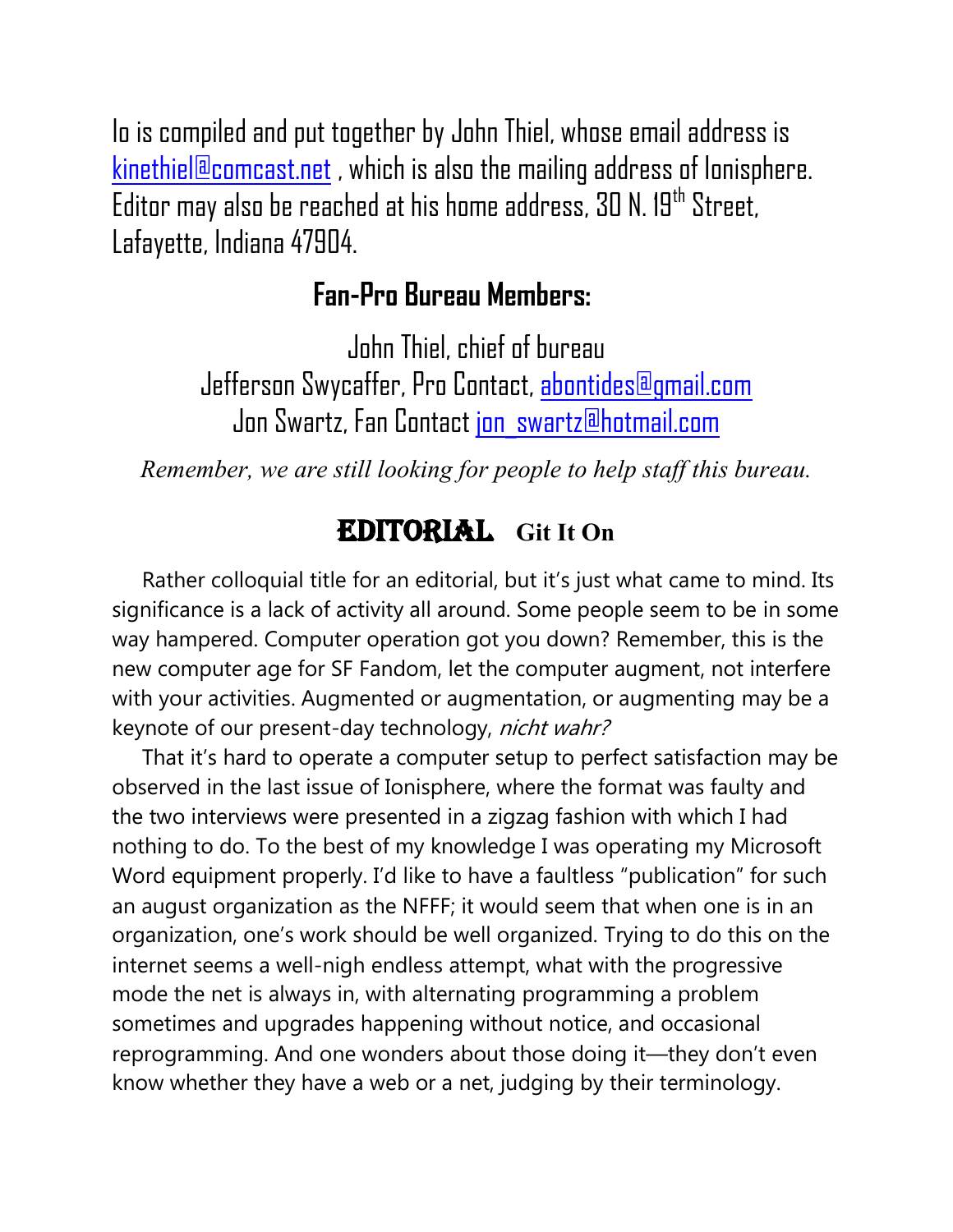I have suggested to the other directors that we create or obtain an instructional manual suitable to the NFFF and the uses for the computer system that we have here, but in doing that it is well to talk about it in advance somewhere, which is what I'm doing now, here in Ionisphere, where it's more appropriate than in the other two publications that are received by the entire membership (although I suppose no one sends Ionisphere to the "groundlings", as that would necessitate printing it out and then reprinting it for as many common mail recipients as would be wanting it ("wanting" in the British sense of the term, "lacking"). I suppose there should be a publications bureau also, who might do this because it is the job they've taken on, but you can't have everything, or even enough of what you need, and I suppose it would be quite a task for anyone to man something like that. We would need someone who is familiar with "mounting an attack" and then inform him that that is not what he would be mounting, but rather a constructive service. But even if we haven't any likelihood of having something, it might be serviceable to considering the matter to have an outline of what we are lacking, in the way of making our ideas feasible or viable, or some other term. In either case, I've gotten the idea to a lot of the membership, and all I would need is some discussion of it to promote and examine it as a thought, and this could occur in our letter column; there is, in other words, a place where this could be discussed, other than in pms among the members. Probably there should also be a journal where the directors let the members know what they are considering, and to extrapolate upon that, piling one idea on another, that journal should have a reader feedback about the ideas being discussed. If we had that, of course, the directors would be somewhat pulled down into being members rather than SMOFs (secret masters of fandom). (What makes an apa elite is that their zines are hidden from others.) Anyway, there is a discussion of the problems I see as being had, from the perspective of this particular bureau. You might see also that what I have outlined here represents a lack of contact between, you might say, fan and pro, the pros being more versed in the operation of computers. One thing that has kept the discussion forums frozen is the invisibility of those running them. You have, then, a doing without any results. Computer use or internet use might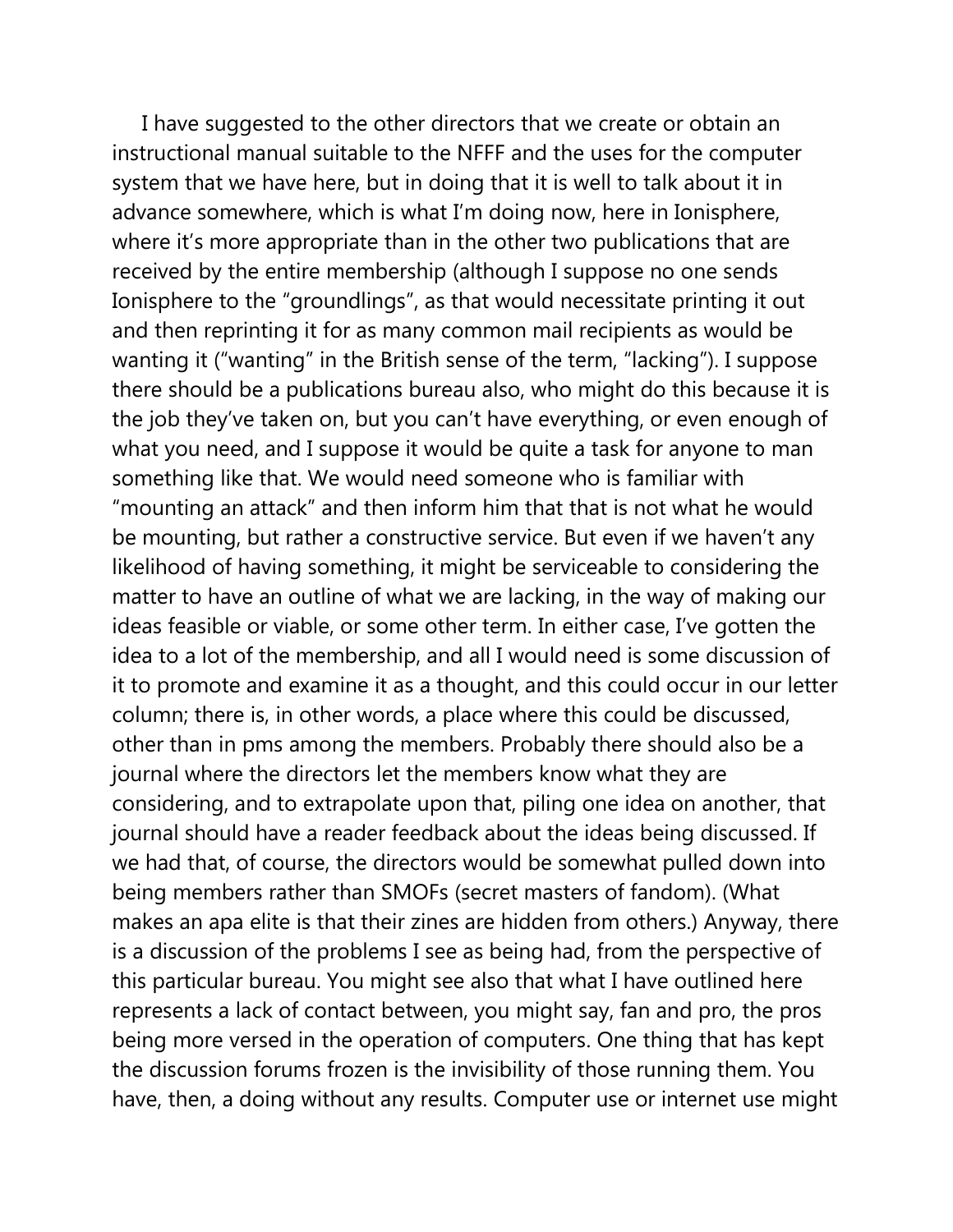thereby be said to be in its infancy. But, "Childhood's End", as Clarke said in a title, we may want to start getting it all together and progress beyond this earliest approach. Nay-sayers thinking the system won't last in its present form where it is usable by us may stand in the way of this progress. But, it's possible to say something back to a nay-sayer.

 We have something started here in our NFFF, and it is purposeless on our parts not to progress with it. It's as if I were trying to issue a call for able-bodied seamen to the fore when our ship is beached—the difference is the N3F is not a ship. But it is enough like one for the simile. It seems incredible to me that there is not more activity in the NFFF than there presently is; many of its members are not being heard from, to my knowledge. I have reason to want to stimulate activity, for the Fan-Pro Coordination requires some of that. When former President Koch started this, he wanted it called "Coordinating Activity" rather than "Bureau" as I had been doing in talking it over with him. He did have the production of more activity in mind, and saw the schisms existing in the science fiction field as being the reason for lack of activity. What do you have when you have something that is not active? Something which merely exists, and people even start to wonder why. I'll leave it at that, hoping that I am in some ways coming across. We need not simply dream about what we have, or are in; we should also exist, or come into real being, within it.

 Speaking of the establishment of this bureau, I think some history of it is in order, and, having lately unearthed a complete file of Ionispheres of the past from my collections of memorabilia, I thought I would go over the early issues in this one for the benefit of the present membership, who are often searching for things in the history of the NFFF that might have been lost. (I found one issue of my old NAPA zine "Rocket Fuel" also. Tom McGovern would remember that one—he was the OE of NAPA at that time.)

 So, what's coming next after the editorial is a run-through of the early set of IONISPHEREs. The bureau lasted for x amount of time after I left it and the NFFF, which I will explain in the coming article, and the official zine had a different title thereafter ("Skiffy"), but I can go through my run of it. Hopefully for my format, it will start on the next page.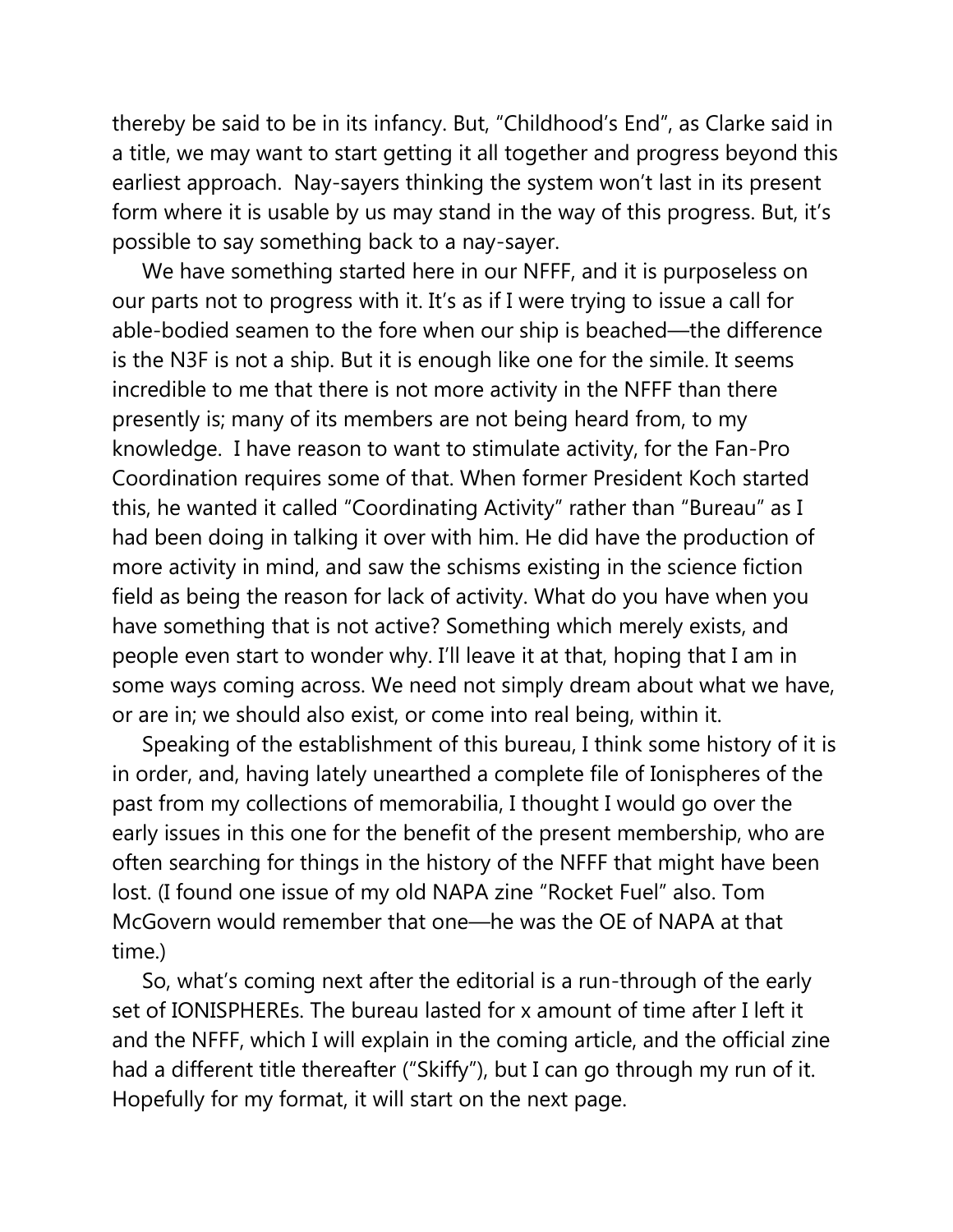#### OVERVIEW OR SCAN OF THE FIRST RUN OF IONISPHERE

The first issue of IO was dated November 1978. It describes the new concept and discusses Irvin Koch's reasons for establishing it. There is also some material of relevance including news items about sf and sf writers, and references to the publishing policies of the magazines.

Issue number two had responses from the members to whom the issue was sent. Distribution was not total and I kept up a revolving distribution until all members had seen a copy, with people who seemed significant to the department receiving issues more regularly and respondent getting the next issues.

Issue three has correspondence from Stanley Schmidt, to whom I'd announced the existence of the activity, and a lot of discussion and argument. There's a long letter from Donald Franson, one of the directors at the time Two committee members are announced, one of them doing a long letter in the issue.

In issue four, John Robinson of the News and Publicity Bureau has an article about how his activity is getting along called "The SF Line".

Issue five had photos from a science fiction convention in it and a listing of upcoming science fiction conventions. There was a convention report by myself in it.

Issue six has an interview with Jack Williamson in it and a photo from the Gus Grissom memorial, of the Gemini Space Capsule, and some writing about how this relates to sf activity.

Issue seven did have a cheesecake cover, just for amusement, an interview with Phillip Jose Farmer, a Hoosiercon report, fanzine reviews, an interview about sf in the schools with a person from the Southern Illinois University, and some biographical information about Jack Williamson. There is a Hoosiercon report in it, with photographs, by myself, and photos of some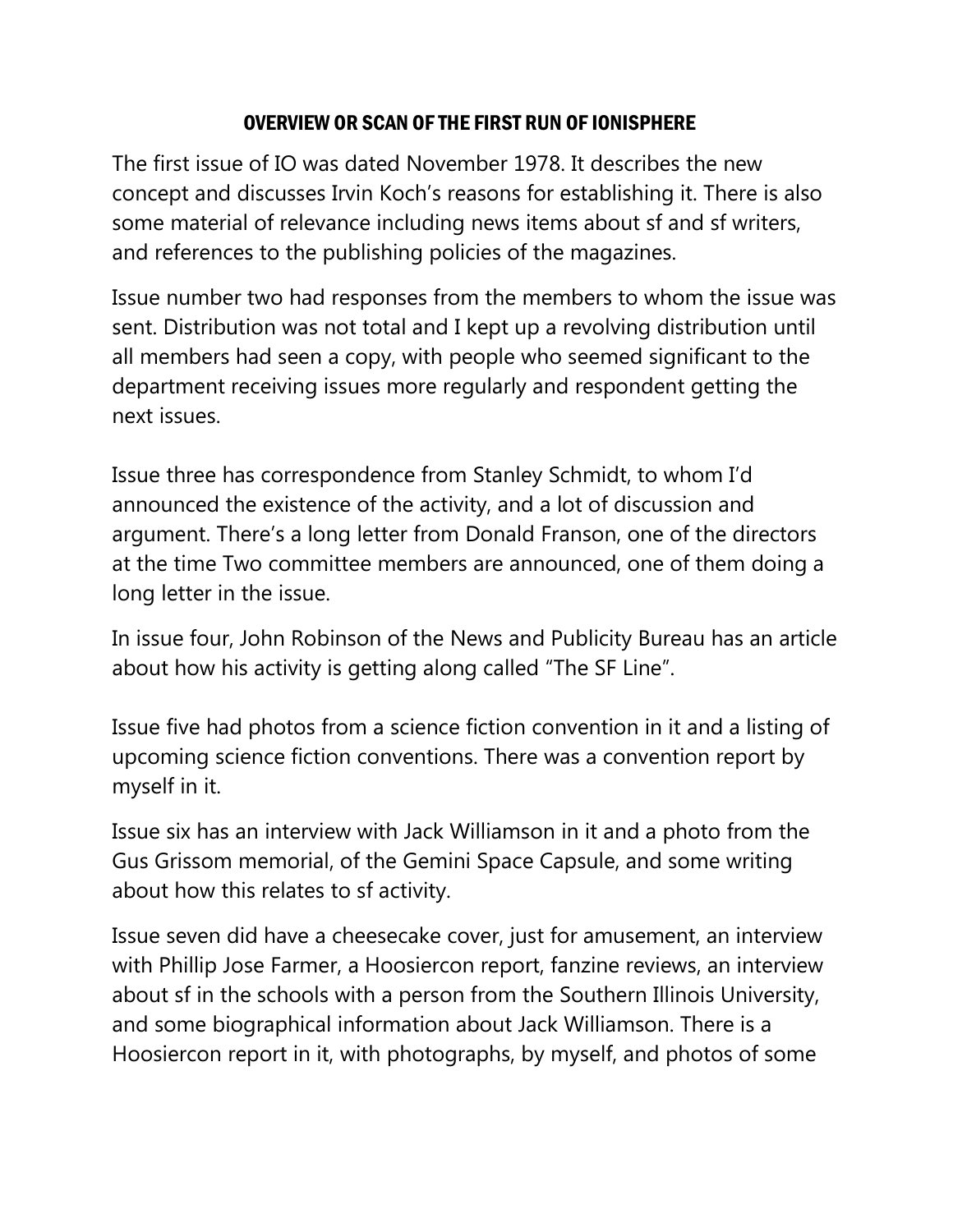of the convention paraphernalia like the reservation and advance deposit slip. A letter from Jack Williamson is in the letter column.

Issue eight has a statement from Harry Warner, Jr., an interview with a teacher of science fiction at Purdue University, a piece of fiction by Steve Sneyd, book reviews, fanzine reviews, relevant letters.

Issue nine, November 1980 (the publishing schedule was quarterly) has an article by John Boardman on religion in science fiction.

Issue 10 has the credo of the SS Voyager Society and a fragment of a story I sent to Analog. ("The Word, the Running Word, the Logosphere".) Someone told me I had misspelled "Logosphere" but I thought I had made the word up. Fanzine reviews were continuing to appear in the issue, and book reviews.

Issue eleven had a reprinted editorial by Arthur C. Clarke in Sri Lanka, forwarded from the British press by Alan Dodd. Also there was an article of response to John Boardman's article by Joanne Forman.

Issue twelve had an article by Art Hayes on how the photo department was doing. There was a photo of him and Chester Cuthbert and their wives going along with it. There's material on conventions including Gregg Trendowski's report on the Noreascon 2.

Issue thirteen had a report on the Indianapolis Writers' Conference by myself, accompanied by photos. It mentions the policewoman with a gun on her belt who was leaning over the desk in the lobby as we left. A Circle of Janus meeting was also going on and there is a description of it also, it was elsewhere in town.

Issue fourteen, February 1982,has an article about Kurt Vonnegut's speech made in Terre Haute, Indiana, which I attended, and got an interview with him with photos, also included. There's an article about the newly named Grissom Hall at Purdue, with an interview with a man who had his office in it, and photos of Grissom Hall.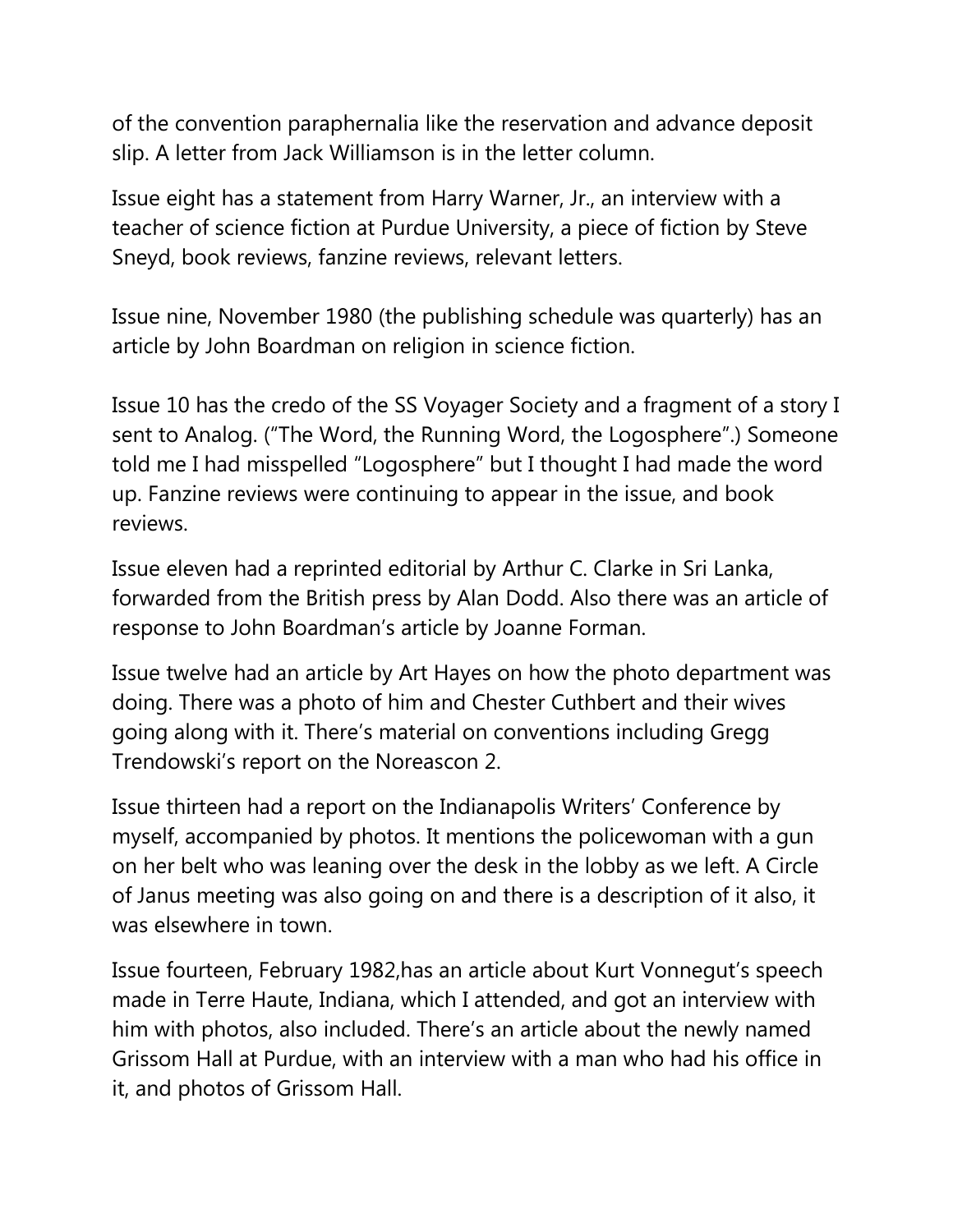Issue fifteen shows photographs of the SS Voyager Society of Purdue, accompanied by photographs and the Purdue Medieval Society is also covered. There's a report on the Chambanacon by some of the Voyagers who went to it. John Van Natta of the Lafayette Interstellar Society contributed an article on science experimentation at Purdue.

Issue sixteen has a description of the visit of astronaut Lovell to Purdue along with a photo of him. Otherwise same general material as other issues.

Issue seventeen has a cover by the notable Allen Koszowski and the first of the fan-pro contacts lists, first the addresses of fifty-two pros, then fortythree notable fans and some fan clubs and societies.

Issue eighteen, February 1983, has some fiction by N3F authors, an interview with Isaac Asimov by Jim Allen, A Fan-Pro contacts section by Jim Allen, a new member of the coordinating committee, who took over the task of giving fan and pro addresses. There's an interview with Daniel Keyes in the issue

Issue nineteen had an interview with Harry Bates by Stan Timmons, of the Lafayette Interstellars, with George Lucas by Paul Scanlon, and with Gahan Wilson by Stan Timmons. There was an article on Ben Bova's career by Ben Bova, news on Vonnegut, and reprinted speeches by Gordon Dickson and William Rotsler at the Windycon. Also a look at the A.E. Van Vogt of the day, who had gone psychedelic, and some publicity of L. Ron Hubbard.

Issue twenty has former NFFF President Art Rapp discussing his current outlook, a description of the Ackermansion, an article about L:. Ron Hubbard's association with Scientology by Bob Jennings (the current Tightbeam editor), an article on Walt Disney an interview with Somtow Sucharitkul by Jim Allen, Adventures in the APAs by myself, and a new section on organizational fandom. The letter column of this issue contained attacks.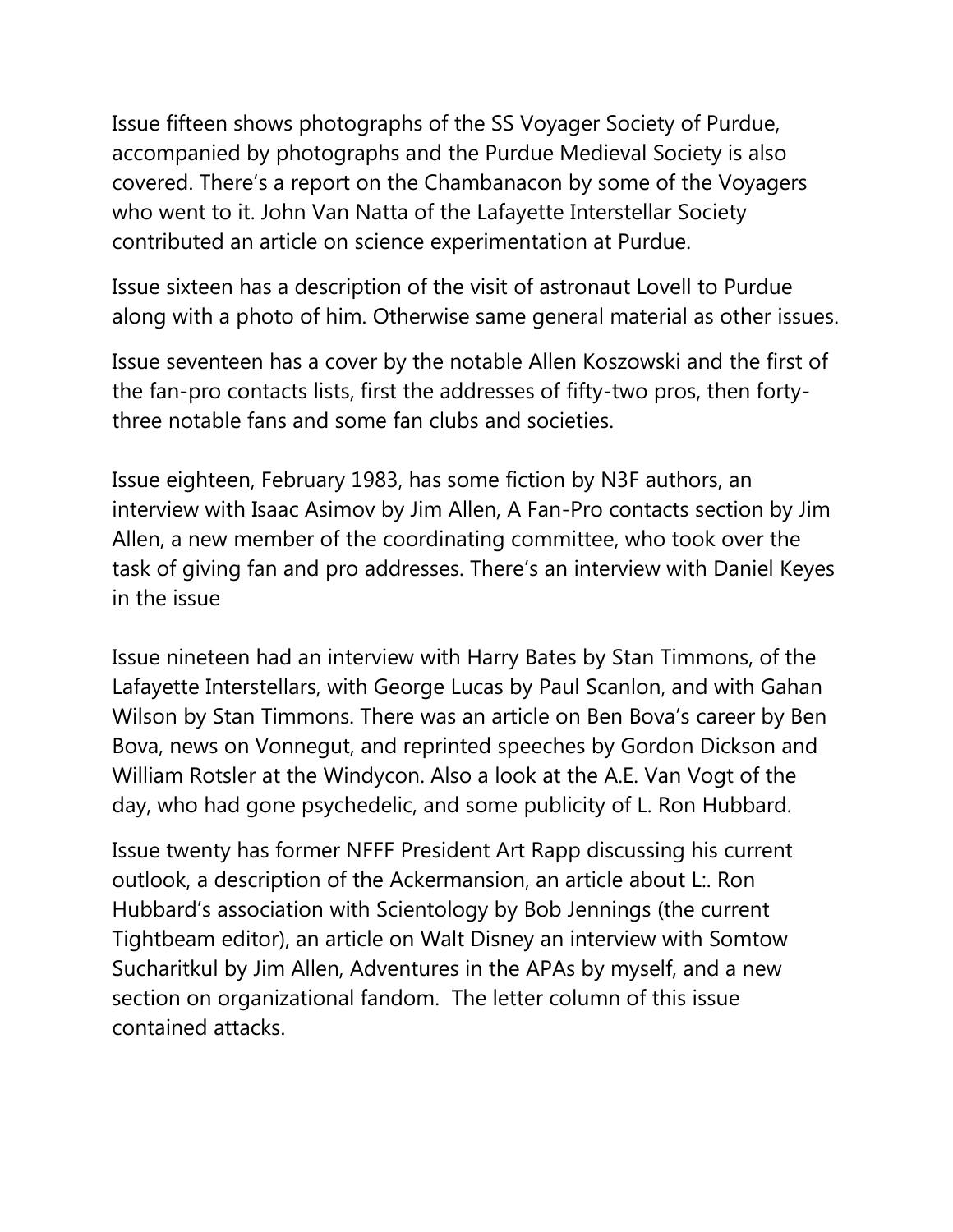Issue twenty-one contains a request for my resignation as head of the bureau from President Owen Lorion. I quit the bureau, turning it over to Jim Allen, and left the NFFF. The issue has in it a transcript of a speech by Dickson on how to build a story, news notes by Bob Jennings, an article on the Rosicrucians, articles on the Fortean Society and the Rosicrucians, and an article on Timothy Leary.



art by Angela K. Scott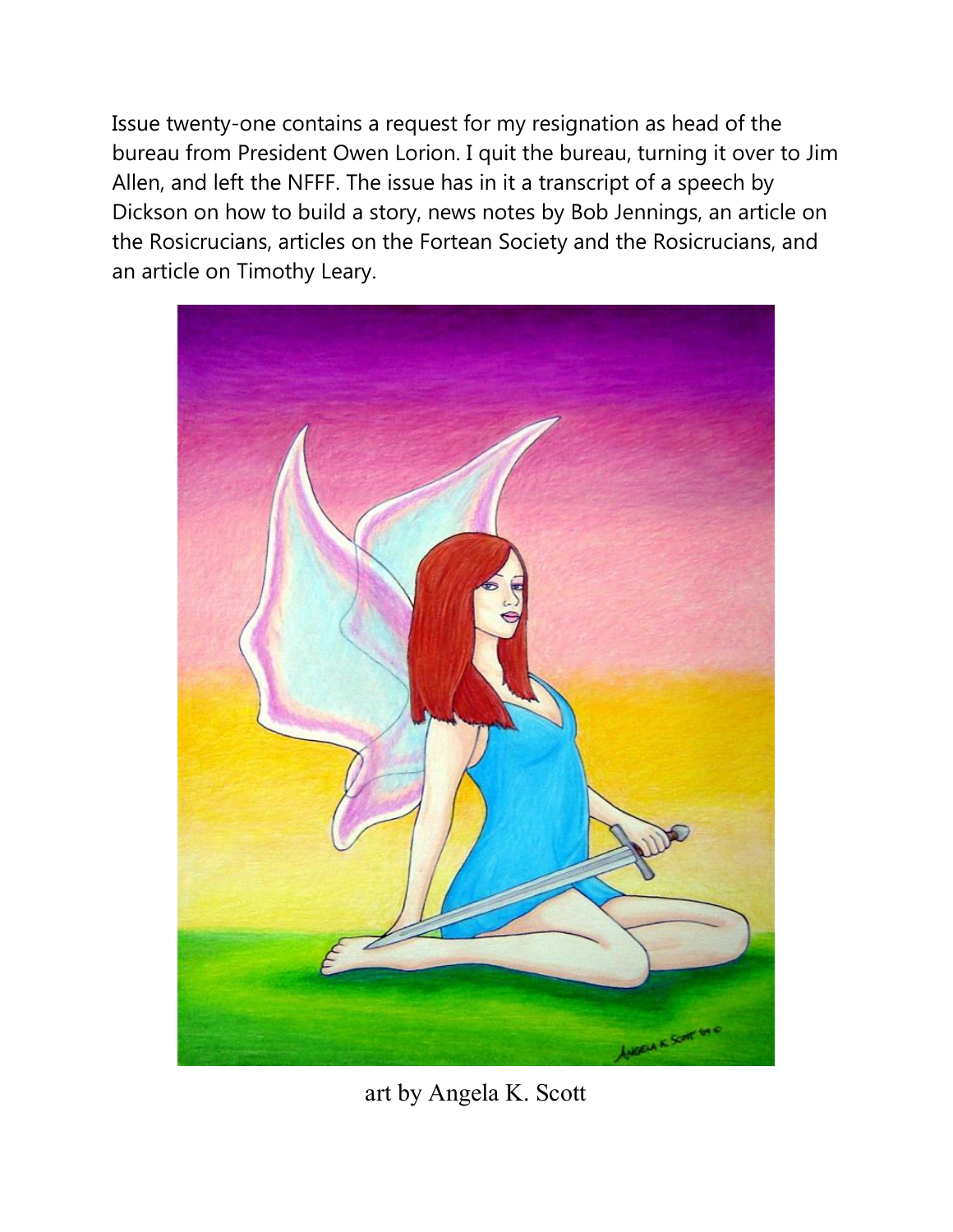Email addresses and site urls of fans & pros previously interviewed here

ADAM-TROY CASTRO email: [Adamcastro999@yahoo.com](mailto:Adamcastro999@yahoo.com) site: [www.adamtroycastro.com](http://www.adamtroycastro.com/)

PAUL LEVINSON email: [levinson.paul@gmail.com](mailto:levinson.paul@gmail.com) sites: [www.sff.net/people/paullevinson](http://www.sff.net/people/paullevinson) and Facebook: [www.facebook.com/paul.levinson](http://www.facebook.com/paul.levinson) PAULETTE FORSHEY email: [wyldkat58@yahoo.com](mailto:wyldkat58@yahoo.com) sites: [www.jpauletteforshey.com](http://www.jpauletteforshey.com/) and Facebook: [paulette.forshey@facebook.com](mailto:paulette.forshey@facebook.com) RICHARD LUPOFF email: [lupoff1975@att.net](mailto:lupoff1975@att.net) CHRISTOPHER NUTTALL email: [Christopher\\_g\\_nuttall@hotmail.com](mailto:Christopher_g_nuttall@hotmail.com) site: [http://www.chrishanger.net](http://www.chrishanger.net/) ROBERT SAWYER email: [sawyer@sfwriter.com](mailto:sawyer@sfwriter.com) site: [http://sfwriter.com](http://sfwriter.com/) DAVID SPEAKMAN email: [david@speakman.io](mailto:david@speakman.io)

JACQUELINE LICHTENBERG email: [thejlbox@gmail.com](mailto:thejlbox@gmail.com) site:<https://amazon.com/author/jacquelinelichtenberg> MATTHEW HUGHES email: [himself@archonate.com](mailto:himself@archonate.com) site:<https://www.amazon.com/Matthew-Hughes>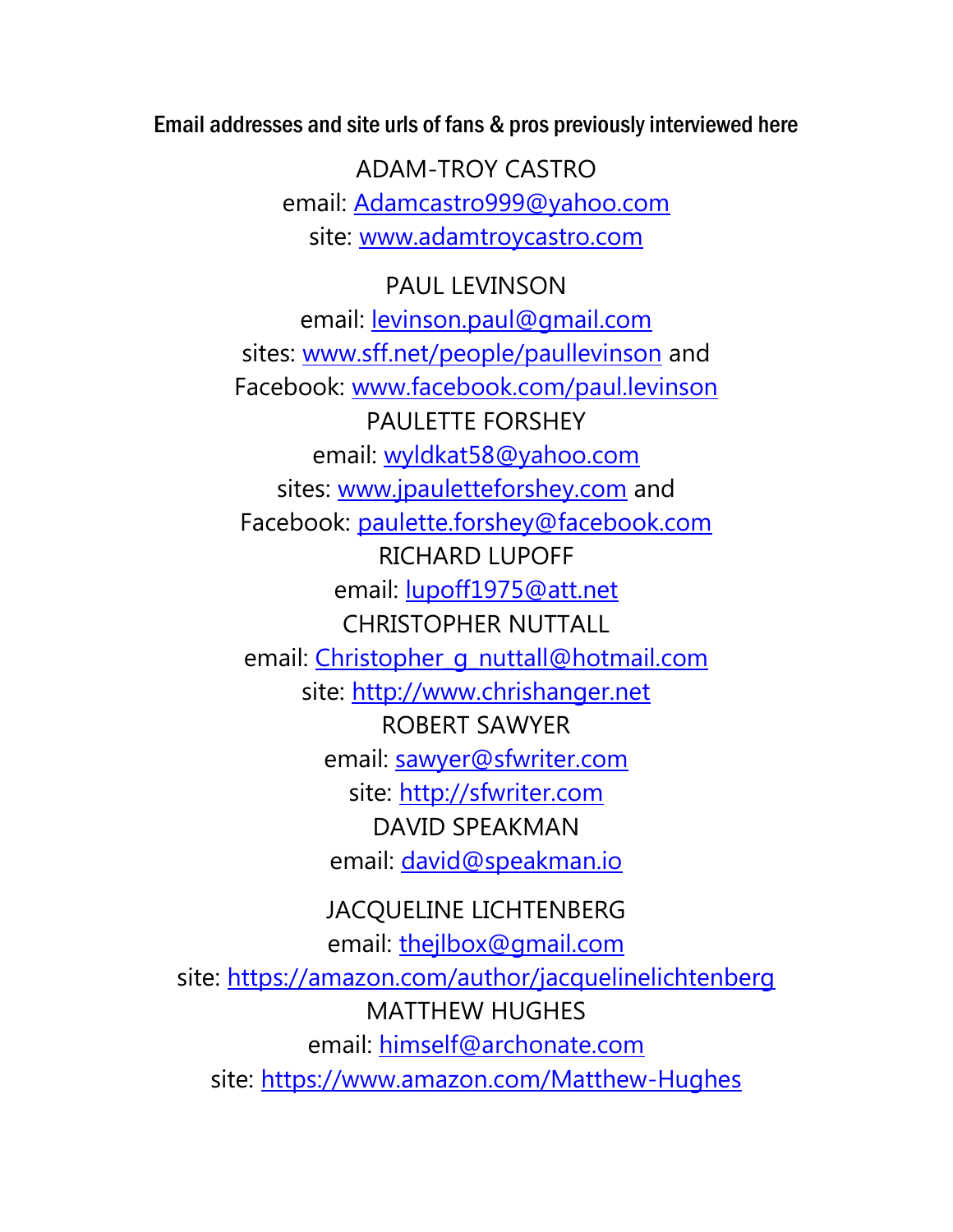#### INTERVIEW

Cedar Sanderson is an NFFF member with a considerable background in writing. Her books include TANAGER'S FLEDGLINGS, JADE STAR, VULCAN'S KITTENS, THE GOD'S WOLFLING, PIXIE NOIR, DRAGON NOIR, WARP RESONANCE, PIXIE FOR HIRE, TRICKSTER NOIR, THE ETERNITY SYMBIOTE, SNOW ANGEL, THE DWARF'S DRYAD, MEMORIES OF THE ABYSS, and STARGAZER. She has an interesting site and a Facebook page and is highly talkative. Her email address is [Cedarlila@gmail.com](mailto:Cedarlila@gmail.com) , her page is [http://cedarwrites.com](http://cedarwrites.com/) , and [https://www.Facebook.com/cedarsanderson](https://www.facebook.com/cedarsanderson) is her Facebook page.



**IO:** I've noticed you do a lot of encouraging of others to write, and you recommend blogs. Would you call yourself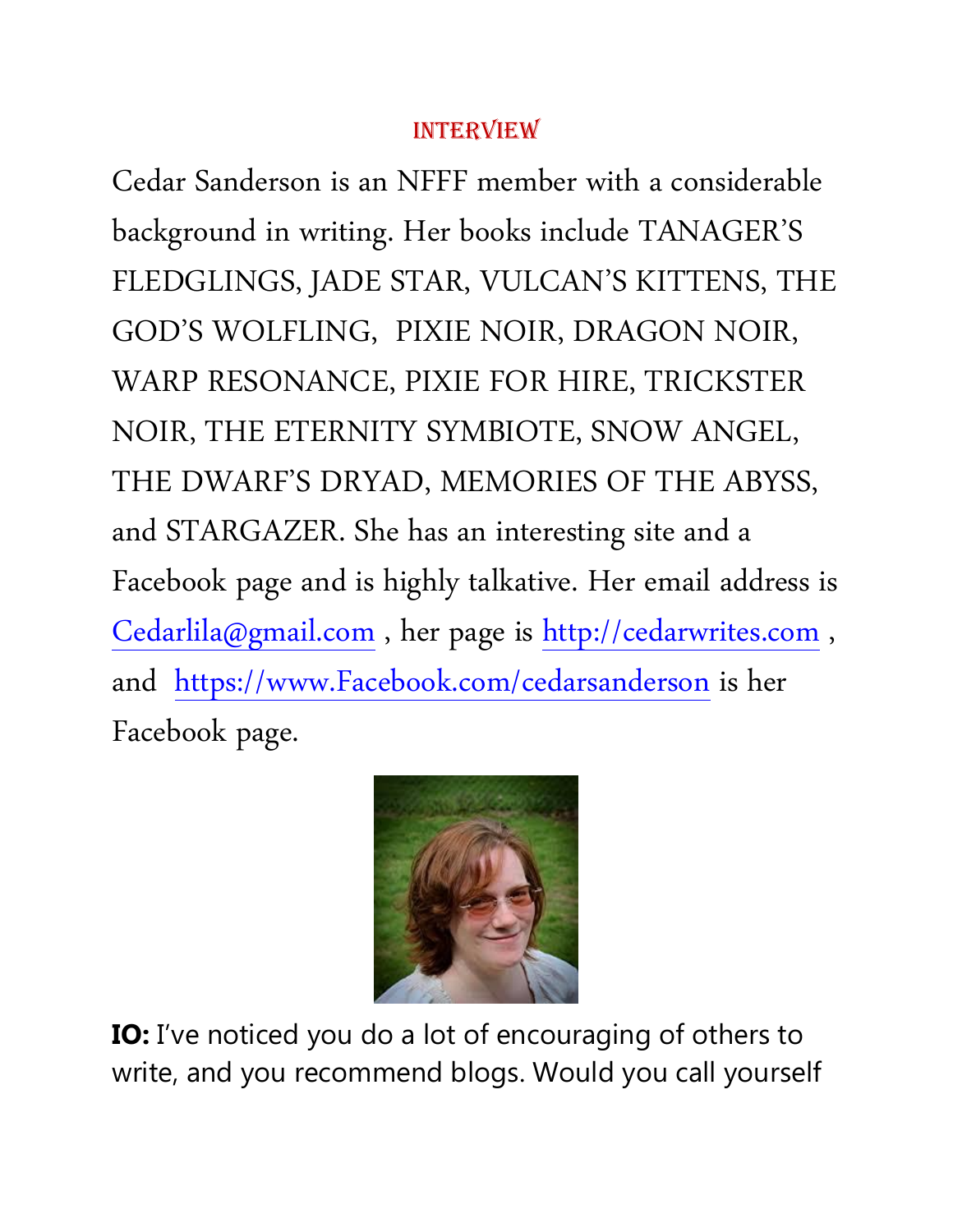a science fiction activist, or some similar title? **CS:** No, I wouldn't, really. I don't think of myself as an activist of any stripe. I suppose the closest I come is advocating for Independent Publishing, but the reasons I do that are complex, and I also say it's not for everyone. Having run a small business for close to two decades now, it was a natural step for me, but it isn't for everyone. And I'm just an encourager, I suppose. It's part of being a mother—I see the potential in people and know that a kind word (or a firm one!) can be a help as they work on realizing that potential. That's a big part of why I blog, and not just on writing.

**IO:** For those who are not familiar with your writing, how would you describe the kind of science fiction you write? **CS:** I write both science fiction and fantasy. Some of my fantasy is very near to science fiction—in my YA duology "Children of Myth" I'm playing with Clarke's concept that sufficiently advanced technology is indistinguishable from magic. It's fun to extrapolate. But my straight science fiction tends to be more like Tanager's Fledglings. I want to tell stories of ordinary people doing ordinary things, in unlikely settings. I don't think human nature is going to change much when we finally make the big jump off this mudball. And I firmly believe that jump is coming. I love the sense of wonder, and I want to capture that in my books—although it likely shows more in my shorter works.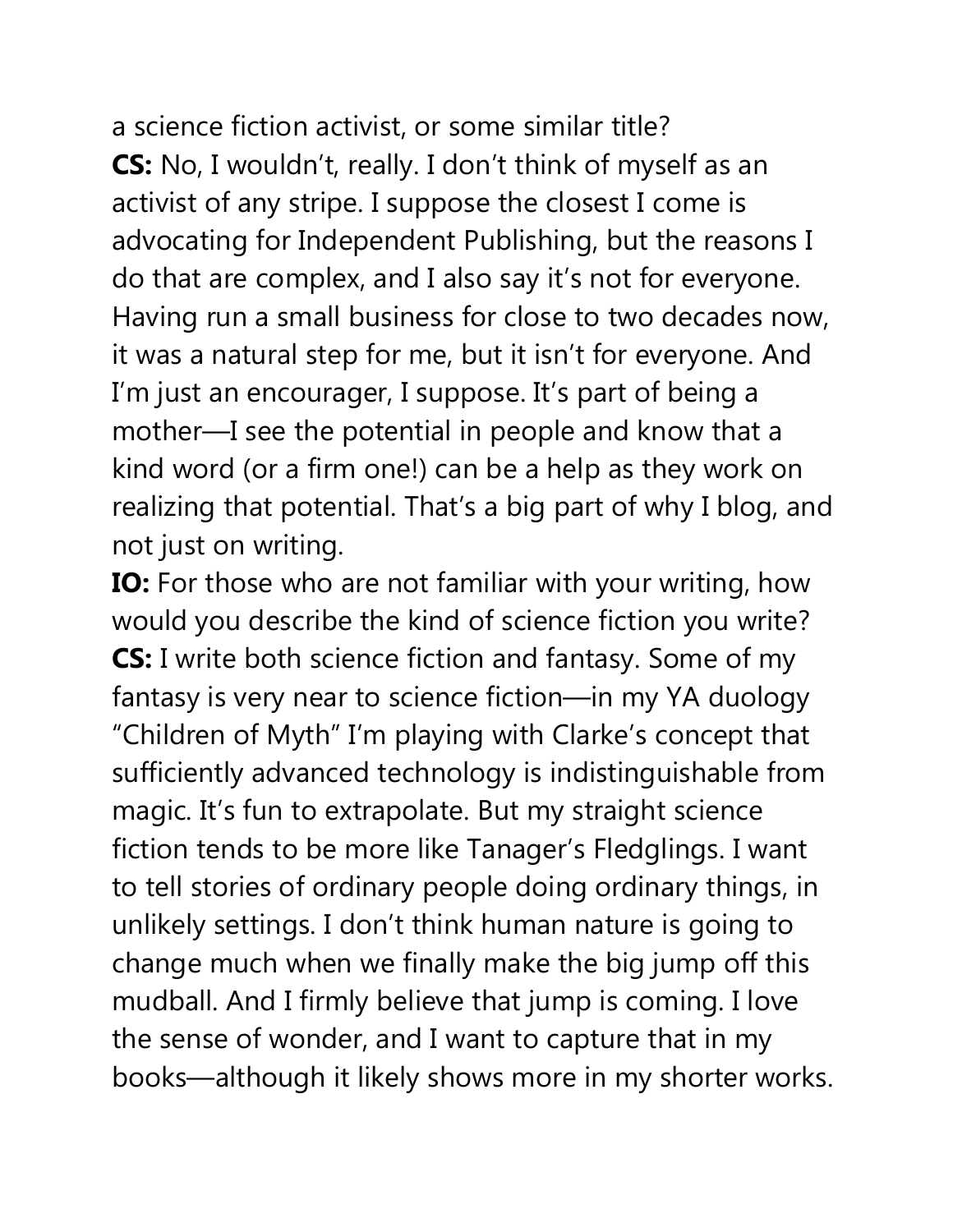**IO:** What attracted you to joining the National Fantasy Fan Federation? When did you first join?

**CS:** The N3F came to my attention through my involvement with the Hugo Awards a while back. I was nominated as a Fan Writer. I'd known George Phillies through other avenues, and had enjoyed his writing. So when I saw how he was reporting on the brouhaha that year, with clarity and balance, I got myself and my husband a subscription to support the N3F and hopefully keep a good part of Fandom alive. I've seen so many ugly sides to Fandom in the last years, this oasis of sanity was refreshing.

**IO:** How long have you been involved with science fiction? **CS:** Involved with science fiction? As in Fandom? Not very long. Reading it? Well, that depends on how you define SF, since I've been reading since I was four, and I loved a lot of books, but discovered Heinlein in my teens. I'd read Schmitz before him, and H. Beam Piper and a whole lot of Anne McCaffrey. My involvement with Fandom came through discovering the forum called Baen's Bar in about 2000, and discovering that there were other people like me out in the world. I've always known I was weird, but these were My People. And over the years they became family. Heck, I married a fellow Barfly. I was drawn into Fandom, and blogging, through being part of a writing group that was mentioned by Sarah Hoyt and Dave Freer,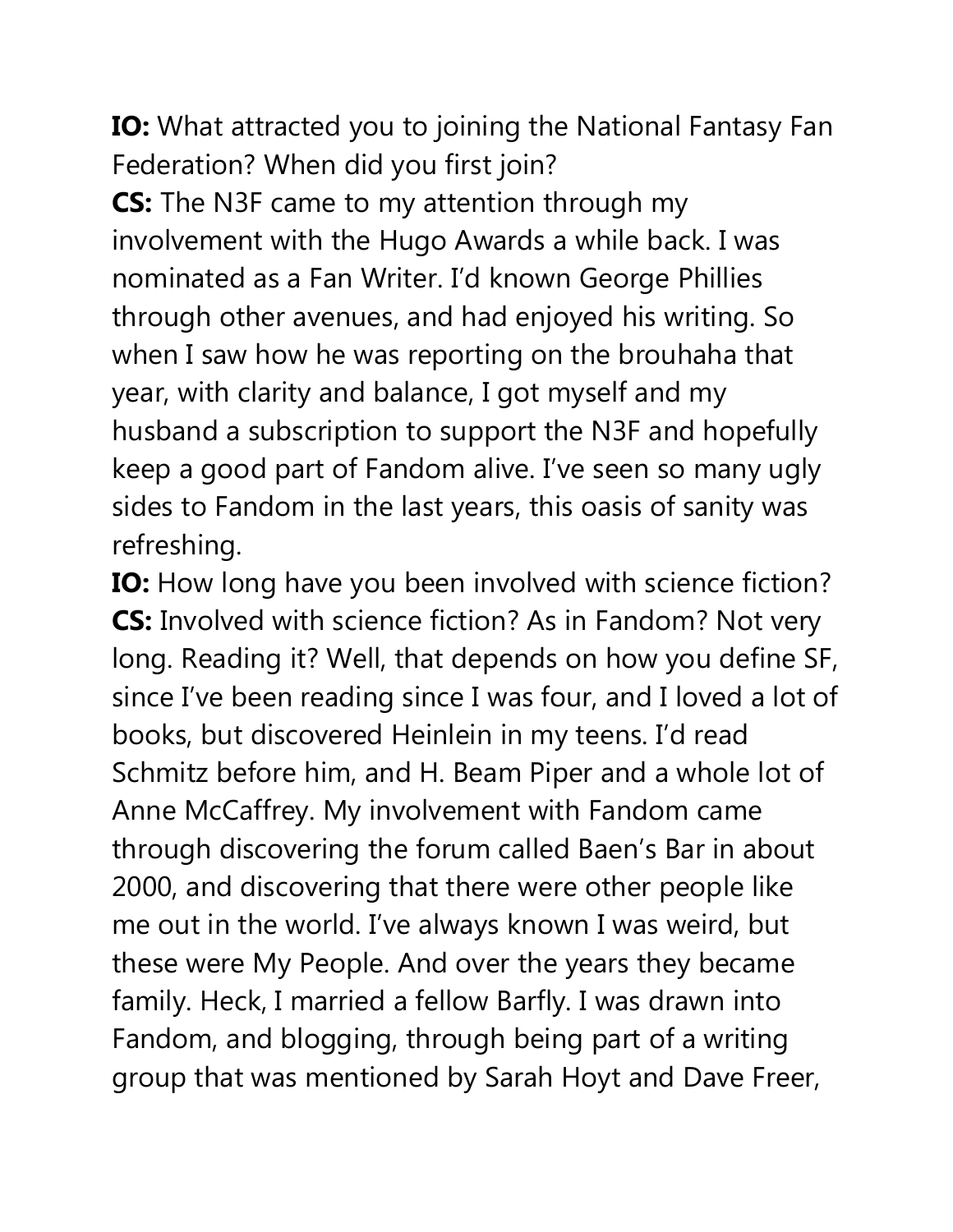which led to my becoming a blogger.

**IO:** In what other science fiction activities do you participate? Have you been to conventions? Do you belong to any clubs or societies?

**CS:** I have been to a few conventions—Boskone 2012 was my very first con. Prior to that, I was a stay-at-home Mom running a business from home, so I didn't have the time to attend any. Since then, I've been to a handful, some as an attendee, more as a guest or working. Cons are fun. Sadly, Millennicon, the one closest to my home, is no longer in existence. Other than N3F, I don't really belong to any groups. I'm not much of a joiner.

**IO:** Have you ever done any writing in fanzines (other than NFFF publications)?

**CS:** I wrote for the now-defunct Otherwhere Gazette. That was a lot of fun. I briefly wrote for Amazing Stories until it became clear that my political bent (I'm apolitical, by the way) wasn't welcome there. I write for the Mad Genius Club, which isn't really fannish. It's a blog by writers, for writers. It just happens that all of us are also fans, and write science fiction and fantasy. I've done a few guest posts and appearances (is that the right word?) on podcasts.

**IO:** Is there anything you would like to say to NFFF members?

**CS:** I'd like to encourage you to support N3F. There's a lot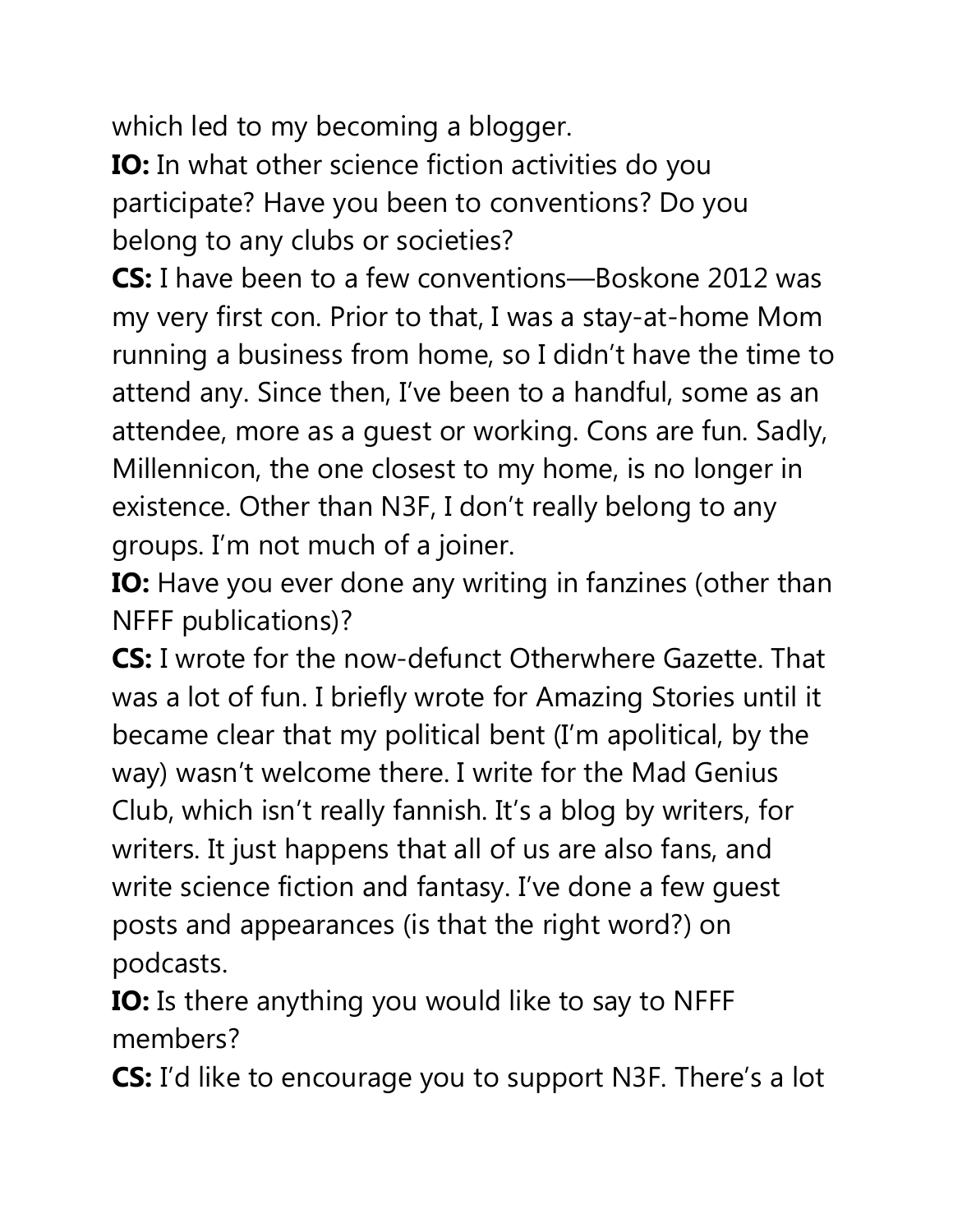of work that goes into it, and that's all done by volunteers. So there could be burnout and turnover after a while with running a project like this. I've only seen a little bit of the work involved. But I think this is a worthwhile effort. We're all Odds, and it's places like this where we can get together, find like-minded folks, and let our geek flags fly. Right now Geek Culture is in, but it probably won't be forever. And science fiction can be a great way to instill curiosity in young proto-scientists, so it's important we keep it alive and interesting for the future.

**IO:** Now that the NFFF is on efanzines, is there anything you'd like to say to fandom in general?

**CS:** Be nice. Don't forget that the person on the other side of the screen isn't just a fellow human being, but one of the same fandom tribe. They might not agree with you, and you might not agree with them, but when you let your intolerance of them lead to insensate acts, you're destroying what this fandom thing could be. It could be a great community. Don't let the power-hungry poison the whole barrel of apples. If you're nice to people, they'll be nice back. And if you're nice, and they're not? Well, then everyone knows what they're really made of. That's what kept me going through the whole mess a couple of years back when some people tried to drag my name through the mud along with a bunch of my good friends. I finally had to take a step back when my children were threatened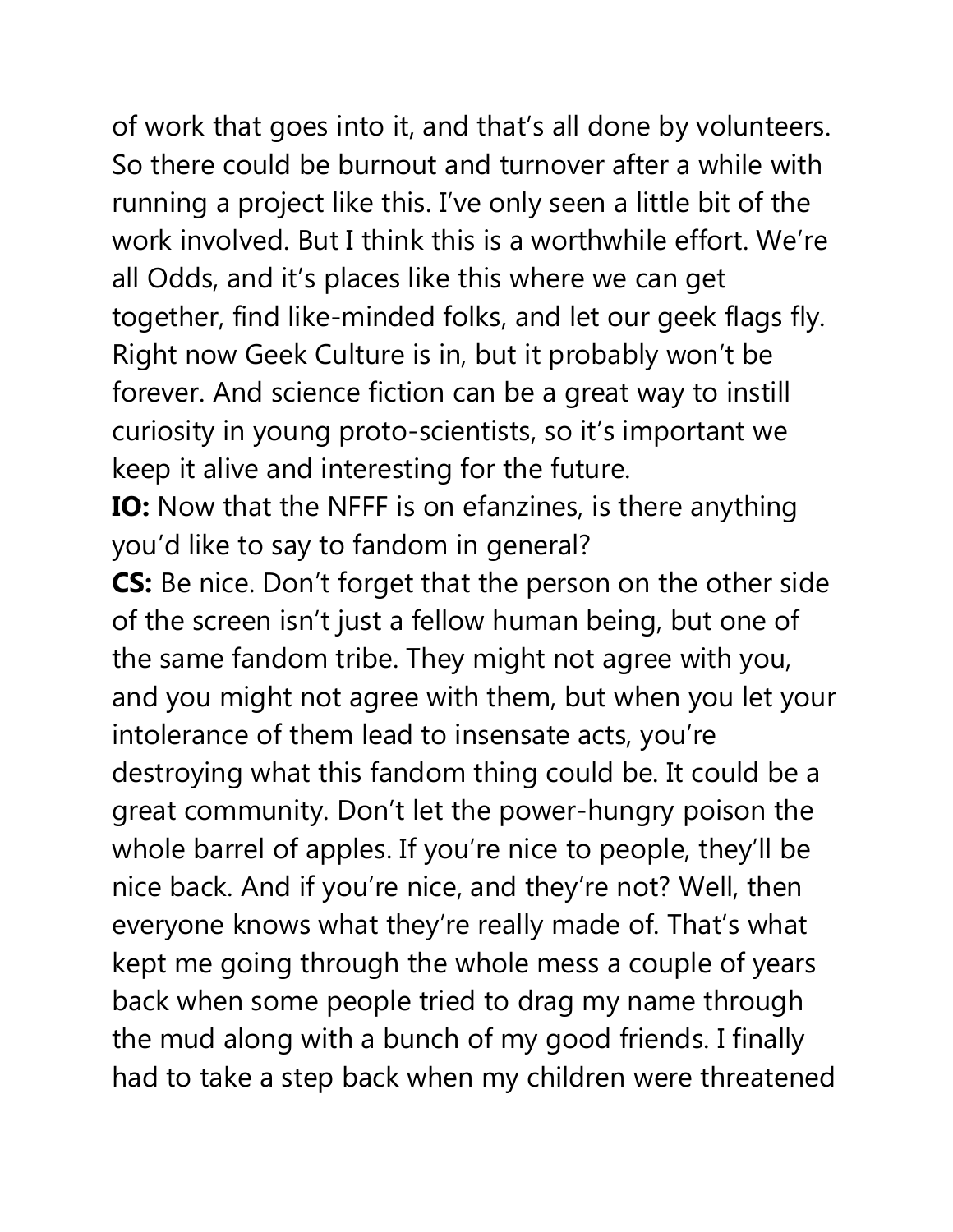obliquely. Don't let yourself get pulled into that kind of mob.



**art by Angela K. Scott**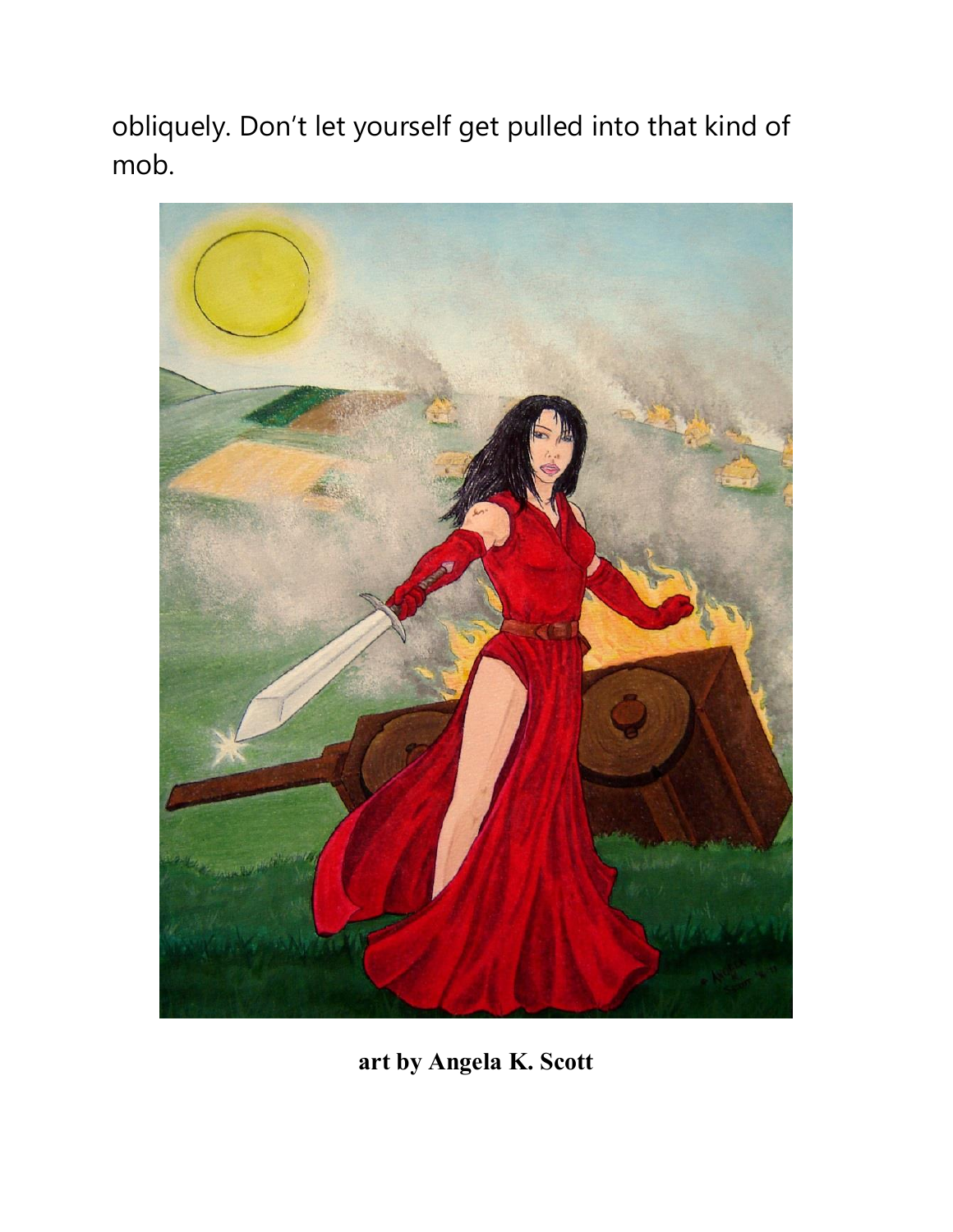#### INTERVIEW

 John L. Coker III is currently President of First Fandom and the editor and publisher of SCIENTIFICTION—THE FIRST FANDOM REPORT.

 First Fandom was founded during the Midwestcon on the Easter weekend of 1959 to organize the science fiction fans of the Golden Era of Fandom, and to bring back fans who had dropped out of fandom. First Fandom was originally limited to fans who had been active prior to 1938. Later, fans who had been active in fandom for at least thirty years were deemed eligible for associate membership. Today, only a few original members are still with us, and the activities of First Fandom are carried out largely by associate members.

 For more than twenty-five years, hundreds of Coker's genre photographs and articles have been published in magazines, newspapers, convention program books, on book covers, and in various mainstream publications such as the New York Times and USA Today Weekend. He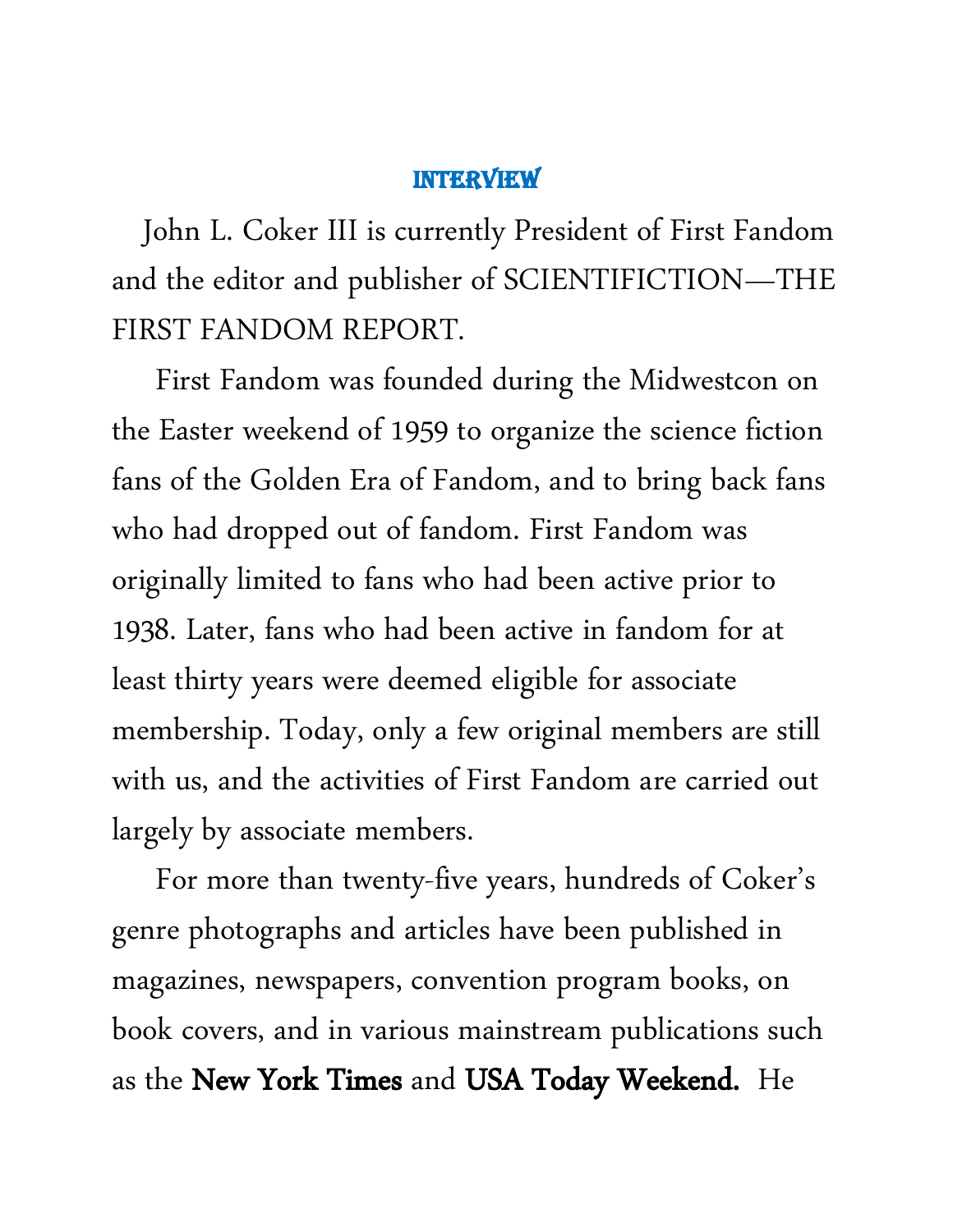has also been a contributor to the SF magazines **Locus, SF** Chronicle, and Tangent. He edited three deluxe out-ofprint volumes for Days of Wonder publishers: DAVID A. KYLE—A LIFE OF SCIENCE FICTION IDEAS AND DREAMS (2006), SURROUND YOURSELF WITH YOUR LOVES AND LIVE FOREVER—STORIES BY RAY BRADBURY AND FRIENDS (2008), and TALES OF THE TIME TRAVELERS—ADVENTURES OF FORREST J. ACKERMAN AND JULIUS SCHWARTZ (2009).

 In addition, Coker has provided material for several other *genre* projects, including Mark Rich's biography of C.M. Kornbluth (McFarland Company, 2009), Karl Edward Wagner's short story collection (Centipede Press, 2010), THE FORREST J. ACKERMAN OUEVRE by Christopher M. O'Brien (McFarland Company, 2012), and SUPER BOYS—THE AMAZING ADVENTURES OF JERRY SIEGEL AND JOE SHUSTER—THE CREATORS OF SUPERMAN by Brad Ricca (St. Martin's Press, 2013).

His several genre awards include Big Heart Award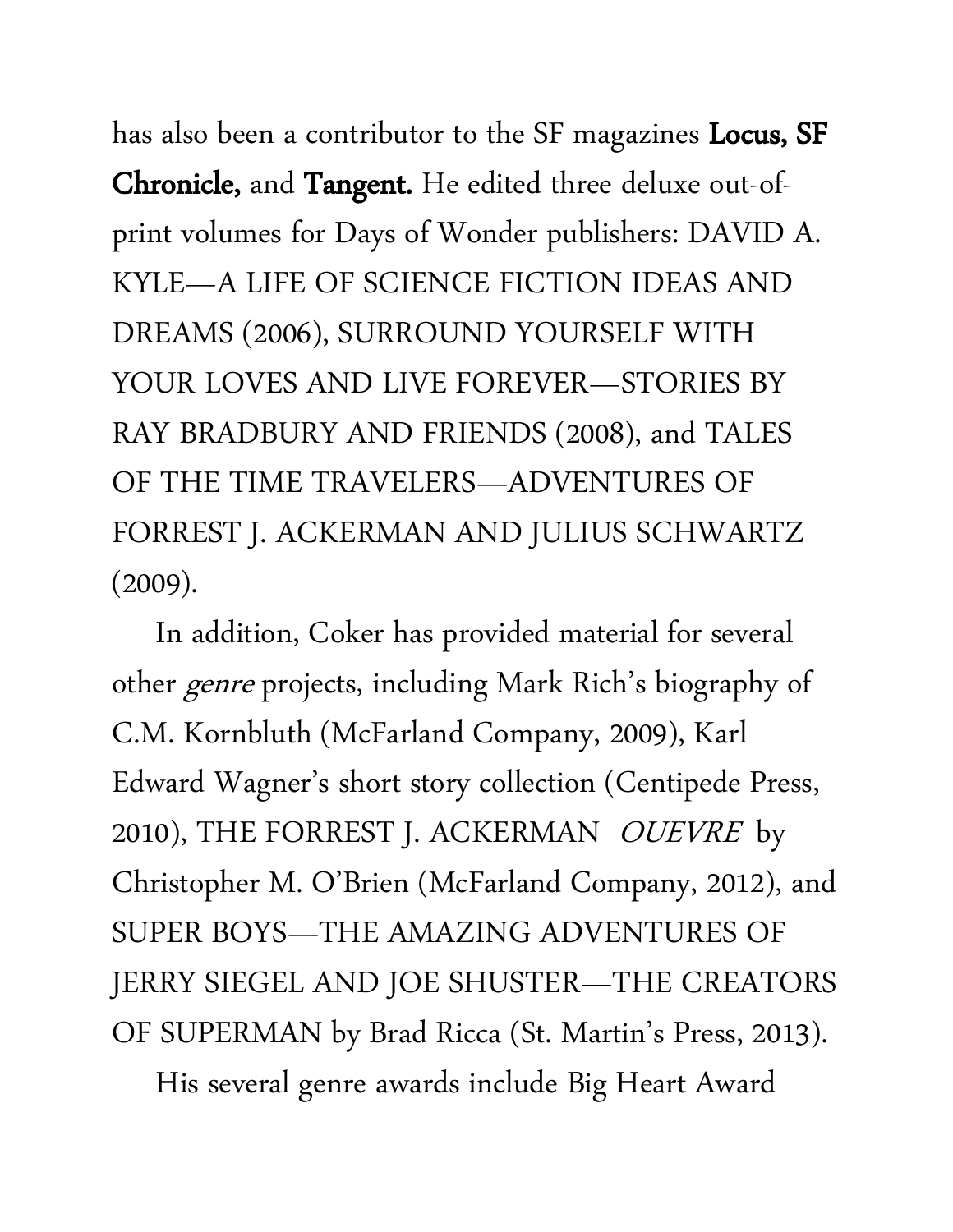(1997), Fan Guest of Honor/Sam Moscowitz Fan Award, I-Con 17, Long Island, New York (1998), and Pilkington Award, I-Con 27 (2008). John was among those who received the First Annual 4E Award presented in 2001 by Forrest J. Ackerman and the Horrorwood Bat Pack.

 His more recent genre publications include STORIES FROM THE FIRST FANDOM ARCHIVES, five volumes of illustrated articles which appeared in the Fantasy Amateur Press Association's publication during 2012-2016. In 2014 he and Jon D. Swartz began a series of articles in Scientifiction honoring the surviving original members of First Fandom, entitled Original Member Spotlight.

He and Swartz also authored and published First Fandom Magazine, 2016 Annual Edition.

 Coker graciously agreed to be interviewed by Swartz, his friend and the Ionisphere fan contact.

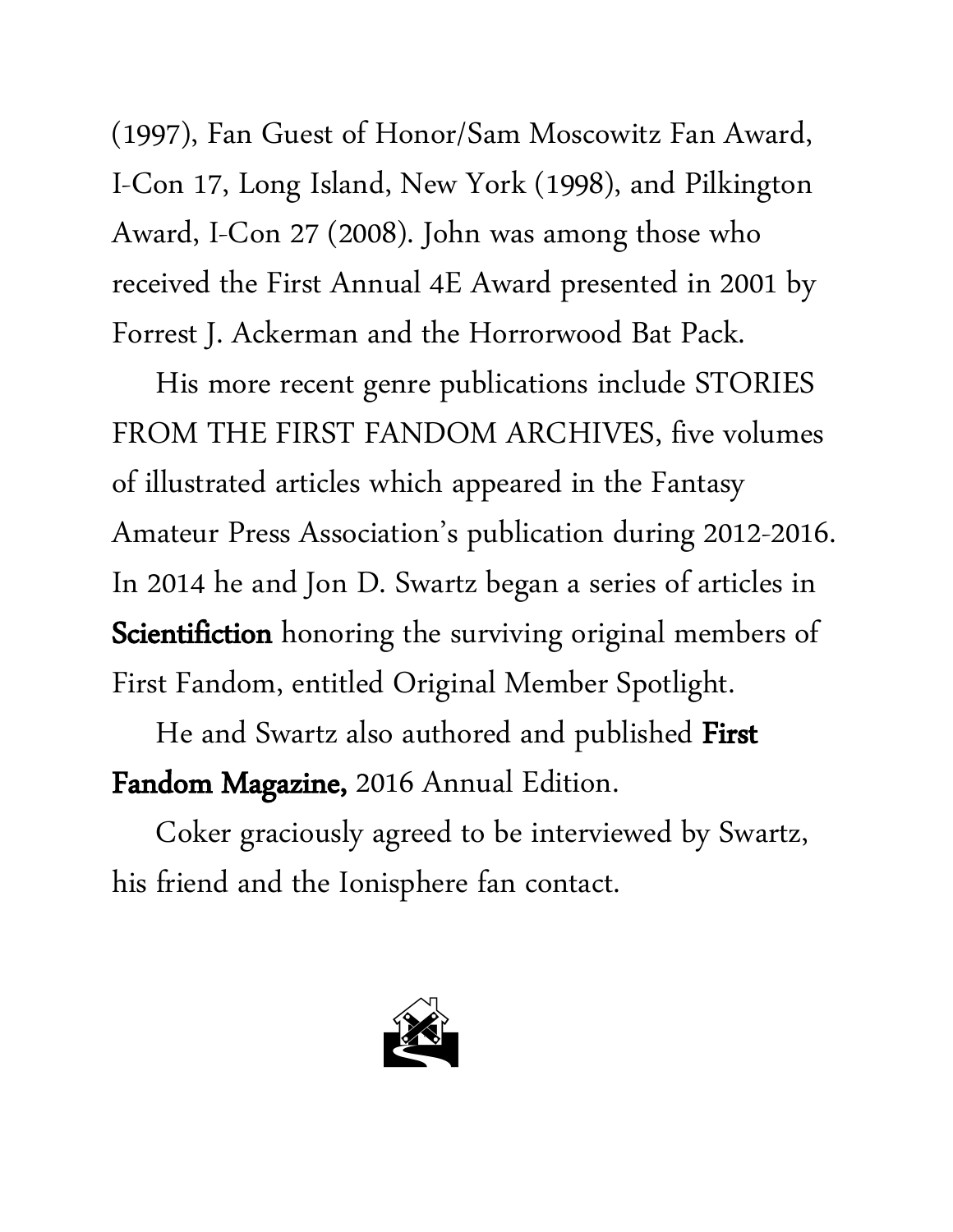

John Coker at the Pulpfest

**IO:** Some personal statistics, please.

**JC:** Born in Philadelphia, 1953. Raised in Florida on the family farm. U.S. Air Force. Married college sweetheart, still happy together. No children. B.A., International Studies (University of South Carolina). Master's Certificate, Commercial Project Management (George Washington University). PMP Certification. AT&T (tech support, programmer, project manager). Early retirement, late 1990s. Enjoyed travel, music, photography, writing. Worked part time as a printer for a decade, retired again. **IO:** How did you get involved in SF and SF fandom? **JC:** I have loved science fiction ever since I was a little boy. In those early days, I didn't even know what it was called. I just knew that it stirred in me a sense of wonder. In 1957, I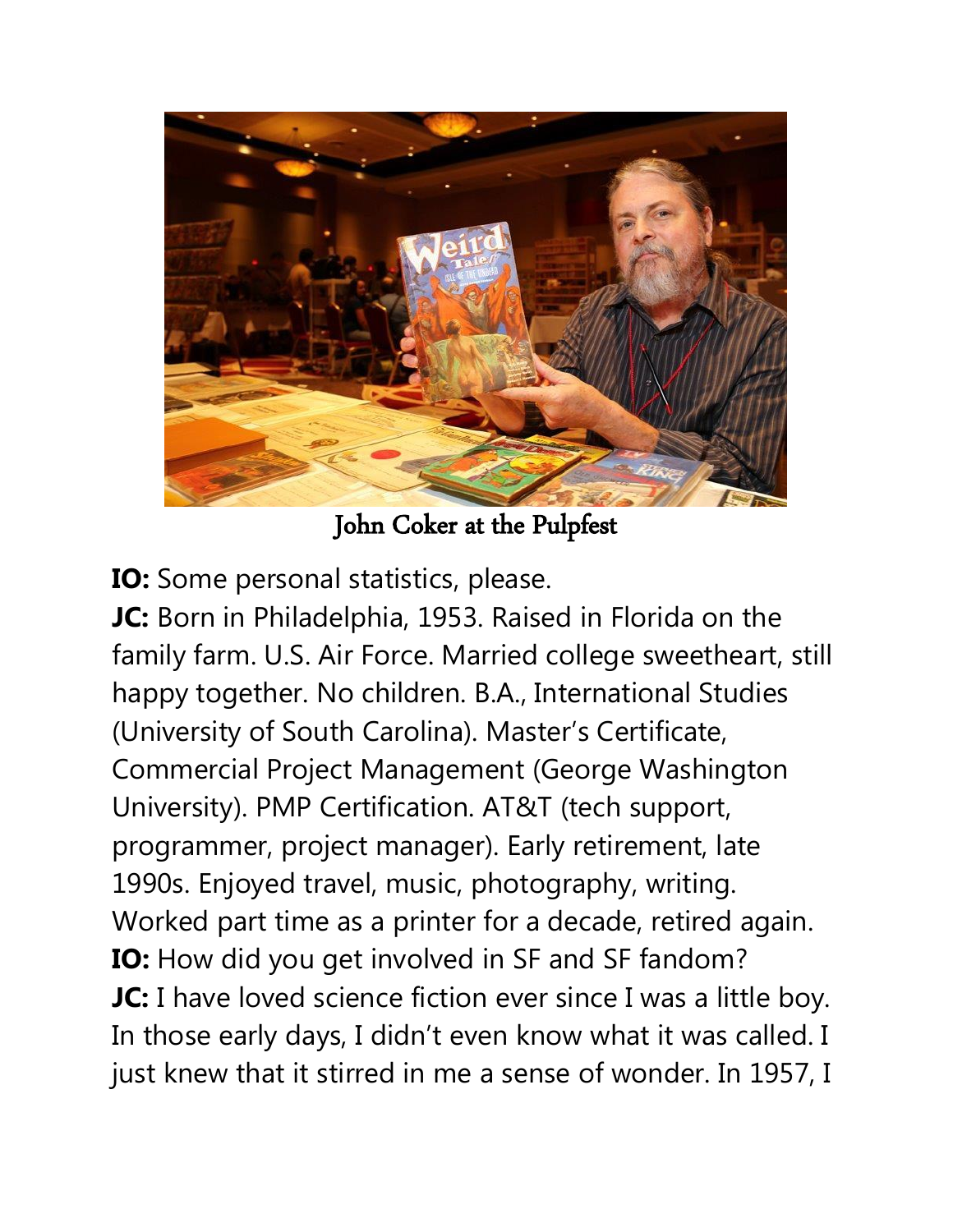saw one of my first movies: MOBY DICK. Even though it wasn't SF, it excited me. Decades later I learned that the screenplay had been written by Ray Bradbury. In the late 1950s. I read **Life Magazine, National Geographic,** and **Boy's Life.** Among my favorite comic strips in the Sunday newspapers were Dick Tracy, The Phantom, Alley Oop, Smokey Stover, Prince Valiant, Felix the Cat, Flash Gordon, and Tarzan. In 1959 I discovered DC Comics such as Superman, Strange Adventures, and Mystery in Space, with thrilling SF stories edited by Julius Schwartz and drawn by Murphy Anderson. I began collecting comic books, which became a lifetime hobby of mine.

 For my sixth birthday I received a little battery-operated rocket radio, and late at night I tuned the antenna and furtively listened through the earpiece to stations in faraway Chicago and New York. We watched television broadcasts of many unsuccessful early launches of American rockets from Cape Canaveral. There were also scary moments from those days, such as living through the Cuban Missile Crisis and in the shadow of the fear of a nuclear war.

 It was in 1962 that I saw my first issue of **Famous Monsters of Filmland.** I felt that it was written just for me! It cost a lot more than a twelve cent comic book, but the shopkeeper let me carefully look at monthly issues as long as I bought something. That same year at the end of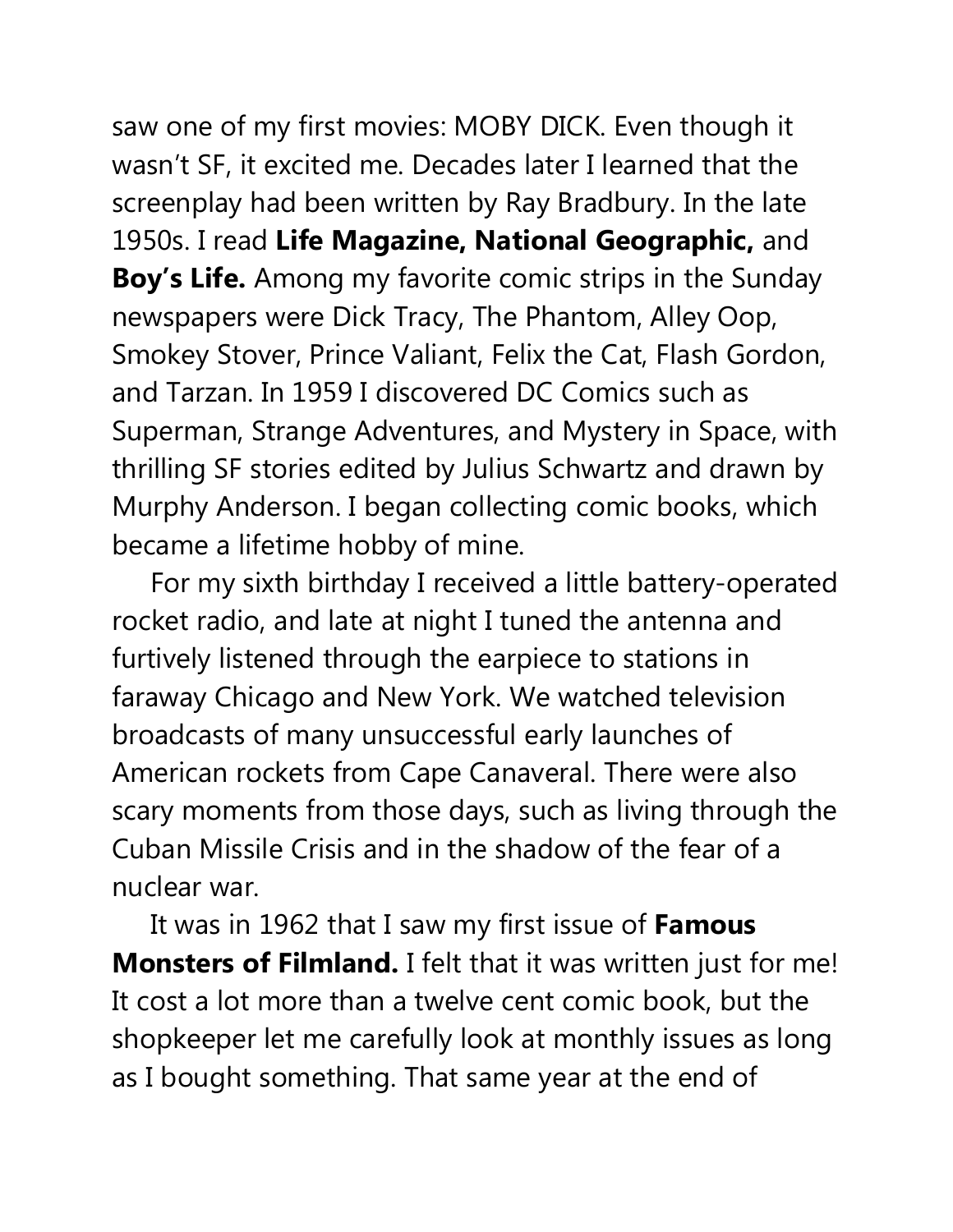school, my parents subscribed to the **Summer Weekly Reader** for me, where I first read "The Foghorn" by Ray Bradbury. I started looking for those types of stories. I began reading the hardback editions of Jules Verne and H.G. Wells in the school library, and later bought some SF paperbacks at local library sales for ten cents each.

 In 1965 several friends and I formed a SF club in our neighborhood so we could talk about books by Edgar Rice Burroughs and H. G. Wells and trade used paperbacks with each other. We called ourselves "The Secret Agents" because of the popularity of various spy shows on TV at that time. The group also became interested in model rockets, and we built and successfully launched several rockets that we built from kits that we ordered through the mail.

 More than anything else, I am a child of the Space Age. The idea of manned space travel has been a part of my life for as long as I can remember. There were wonderful movies and early television shows that helped popularize it.

 When I was four years old (in 1957), I remember my father telling me that "…the Russians have beaten us into space" with the launch of Sputnik. He took me outside and showed me the night sky and said that it was "somewhere up there". Until that moment my whole world had been my room, my house, my yard, with the farthest thing away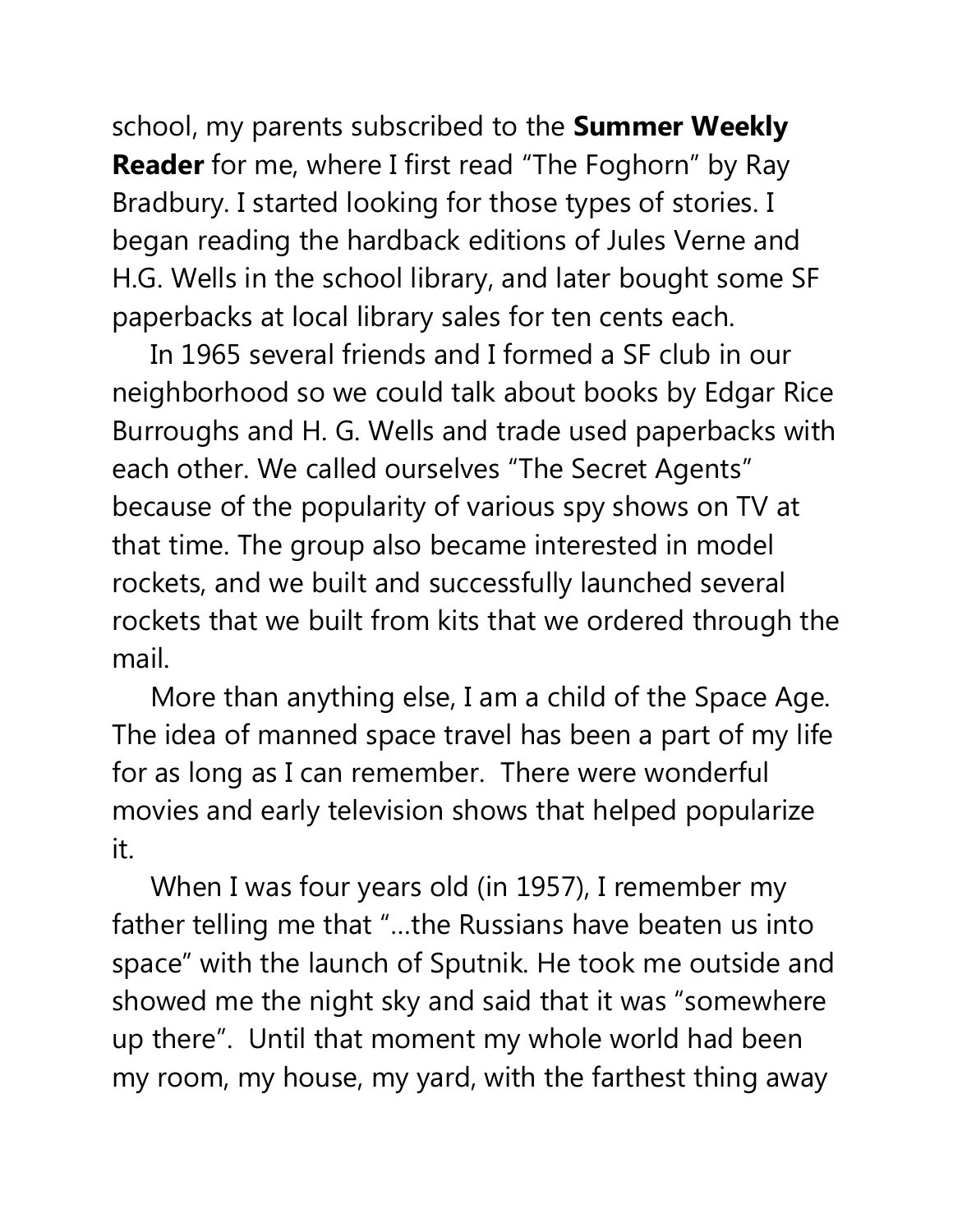being the sound of the ice cream truck. Suddenly, there were Russians, I was living on a planet, and there was a satellite in orbit around it!

 The late 1950s was a time of the Cold War. It was East vs. West. I remember the drills in school where we had to "duck and cover" in case of an atomic bomb blast. Some of the people in my neighborhood were building fallout shelters. There was a race between the Americans and the Soviet Union to put the first man on the moon. Florida school children followed all the developments of the space program. Alan Shepherd became the first American launched into space, and it happened on my birthday in 1961. Soon after that, John Glenn became the first American to orbit the Earth. These men became our real heroes.

 As kids, we bought the packs of MARS ATTACKS trading cards (five cards and a piece of gum for a nickel) and watched THE JETSONS on television. The words "Mercury" and "Gemini" and "Apollo" stirred our sense of adventure. We watched LOST IN SPACE and STAR TREK when they came on TV in the mid-1960s.

 My family huddled around our little black and white television in July 1969 as the Eagle landed and Neil Armstrong became the first man to walk on the Moon. And I'll never forget that dreadful sight in the Florida sky on a fateful winter's morning in 1985 when the space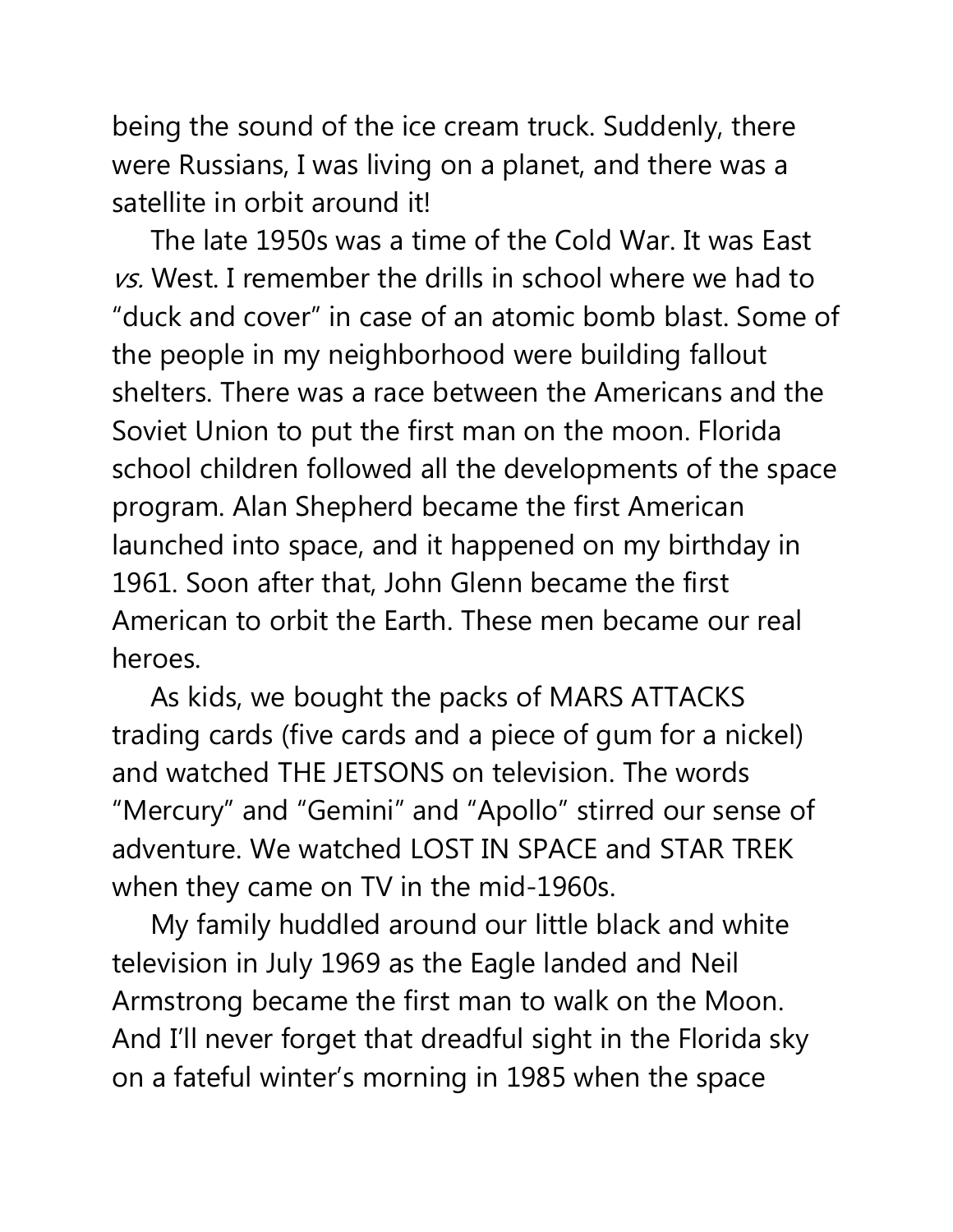shuttle Challenger was lost. I have witnessed dozens of successful launches (some at night), seeing their external fuel tanks separating down range, standing in my front yard, then hearing the sonic books at re-entry.

 At the end of THINGS TO COME, Cabell says: "Which shall it be? All of space, eternity and immortality, or the grave? Choose: the stars or the dust."

I choose the stars…

**IO:** What are your responsibilities as President of First Fandom?

**JC:** Managing a calendar to ensure things get done on time. Administering our annual awards and interacting with the Worldcon to display our exhibit. Coordinating donations to the Archive/Library and responding to requests for historic information and SF material.

Maintaining somewhat of a sense of wonder through it all. Realizing that I have my hand on the tiller and the sense of the historic nature of my job.

**IO:** Tell us about some of your experiences as a photographer.

**JC:** During the 1980s-1990s, I regularly attended SF, Fantasy and Horror conventions, photographing and getting to know many prominent authors, artists, editors, publishers, etc. As my interest in fan history developed, I began collecting vintage genre-related photographs.

Travel photographer, 1998-2001. Stock pictures and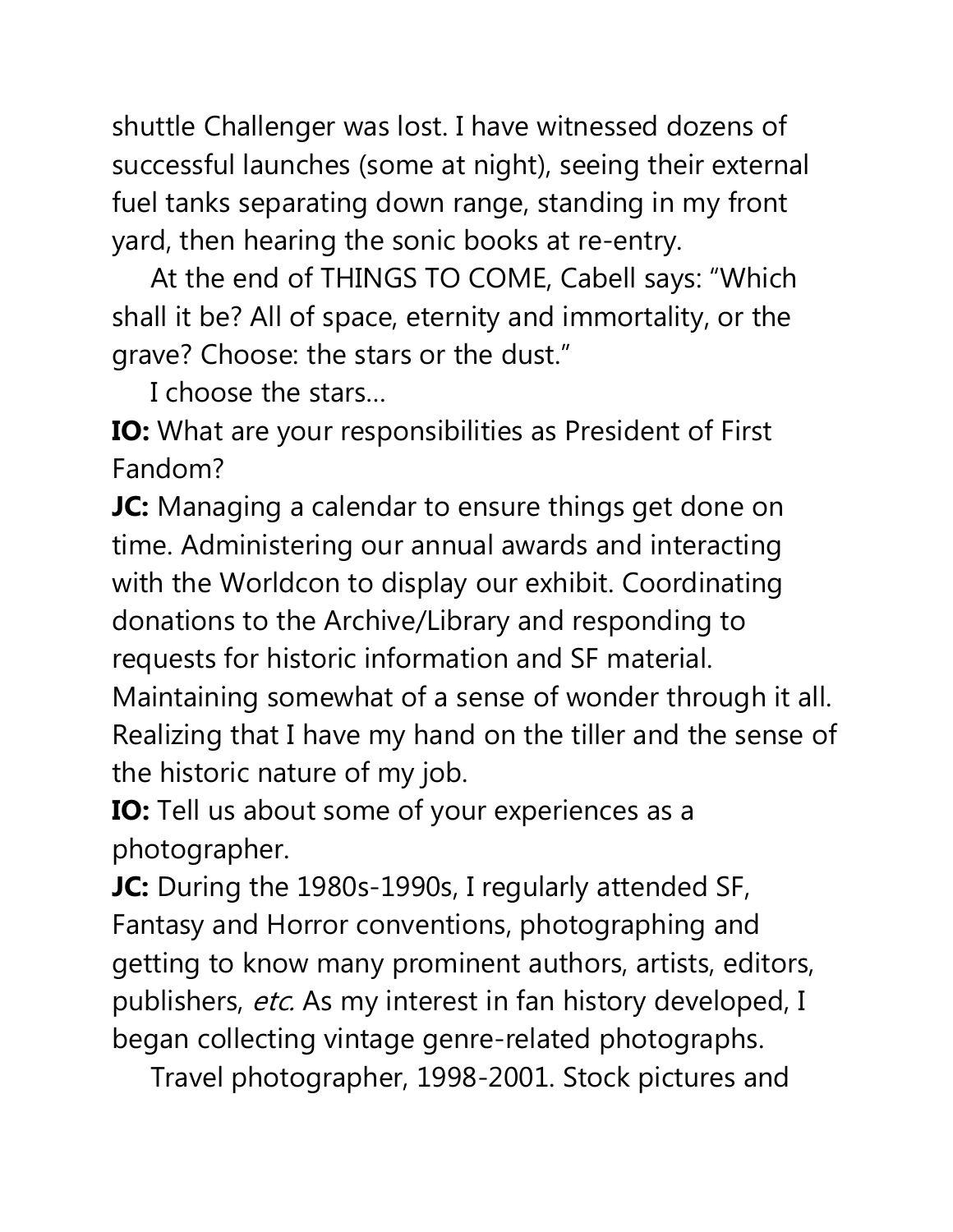articles. Ancient cities, temples, pilgrimages, Himalayan Mountains, Hong Kong, Sri Lanka, Malaysia, Taiwan, Singapore, Thailand, Mongolia, Tibet, China, Bolivia, and Peru (Machu Picchu, La Paz, Andes Mountains).

 Media photographer (ASMP, 1999). Vans Warped Tour, Woodstock '99, House of Blues, Hard Rock Live. Cultural and political events.

**IO:** What are some of your more recent fan publications?

**JC: First Fandom Magazine,** Annual, 2016, "Milestones edition".

 Monthly fanzine, **Caveat Lector,** for the Carboniferous Amateur Press Alliance (Established 1961).

 Annual fanzine: **Stories from the First Fandom Archive,** for Fantasy Amateur Press Alliance (established 1937).

**IO:** What about some of your other interests? **JC:** Seeing long-time friends whenever I can attend the Worldcon, World Fantasy Convention, and the Windy City Pulp and Paper show. At one time I was an active pen-pal correspondent with many of the old-time SF fans. I have been compiling vintage SF pictures to eventually publish a comprehensive photo gallery of First Fandom.

 I also play piano, accompanying a friend of mine who is a vocalist. We developed a music appreciation course, songs from Broadway, TV, and the Movies. We present it every couple weeks at retirement communities in the area.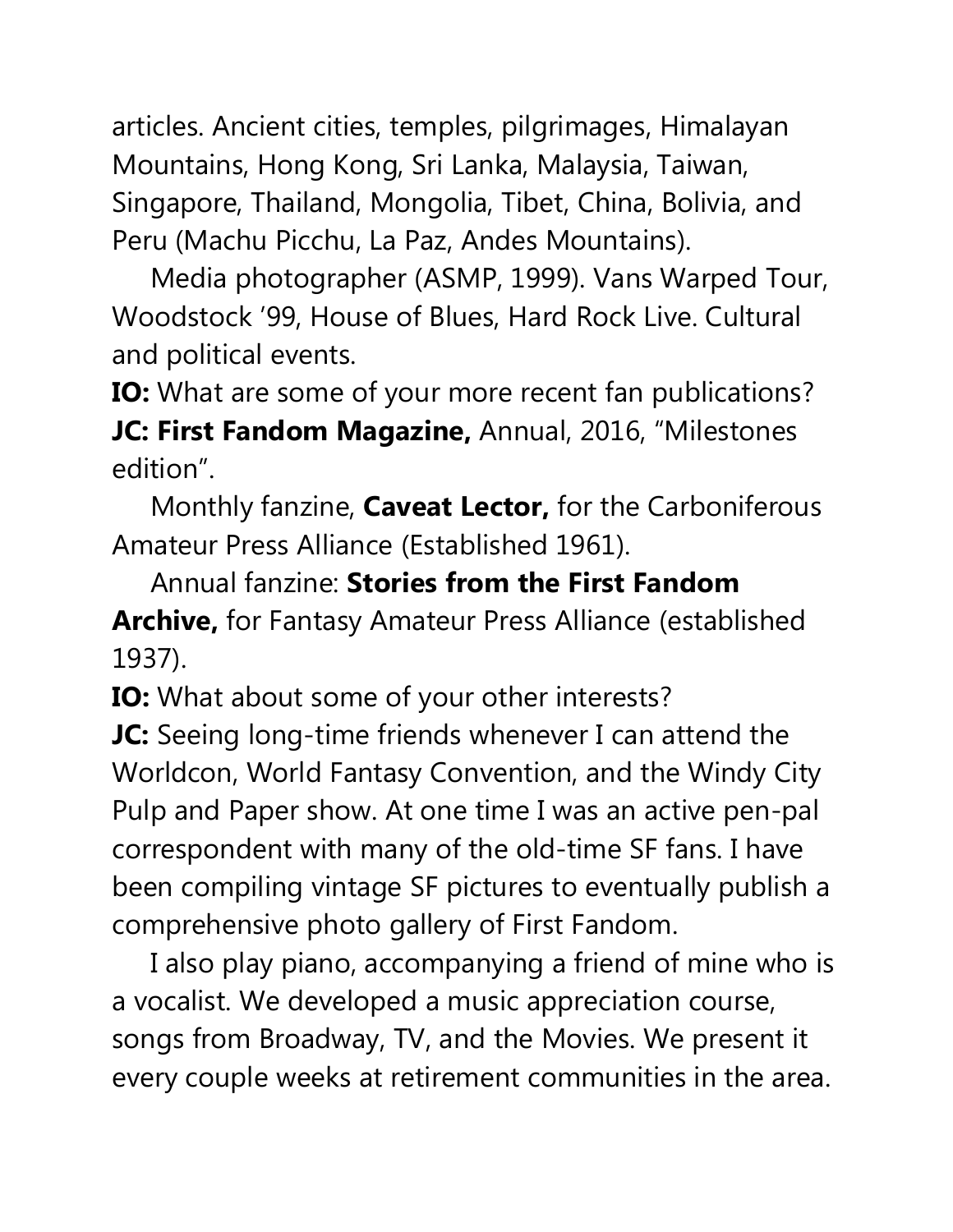**IO:** What are some of your current First Fandom activities? **JC:** The quarterly newsletter, **Scientifiction: The First Fandom Report**, as editor-publisher. Currently writing

**First Fandom Annuals** and editing the **First Fandom** 

**Membership Directory.** The **First Fandom Annual 2017** 

will be a tribute to former Futurian Jack Robins (1919- 2015).

**IO:** How does a science fiction fan join First Fandom? **JC:** Write to me, John L. Coker III (4813 Lighthouse Road, Orlando, Florida 32808) for a membership application.

 Fill it out, send it in, and we'll contact you. **IO:** Thank you, John, for participating in this interview.

## The set of the set of the set of the set of the set of the set of the set of the set of the set of the set of the set of the set of the set of the set of the set of the set of the set of the set of the set of the set of th

So we reach the end of another issue of Ionisphere, the fanzine that has been around for awhile now. Hope everyone has had a pleasant excursion and has found something here he can take away with him, a thing or two of profit from a science fiction standpoint. Any errors found in this issue should be labelled "etaoin shrdlu" in order to be fannish. We are not, anyway, living in error against the churchly tradition.

 Following our bimonthly schedule, the next issue will be in October. We've been in business exactly a year, this being the sixth issue.